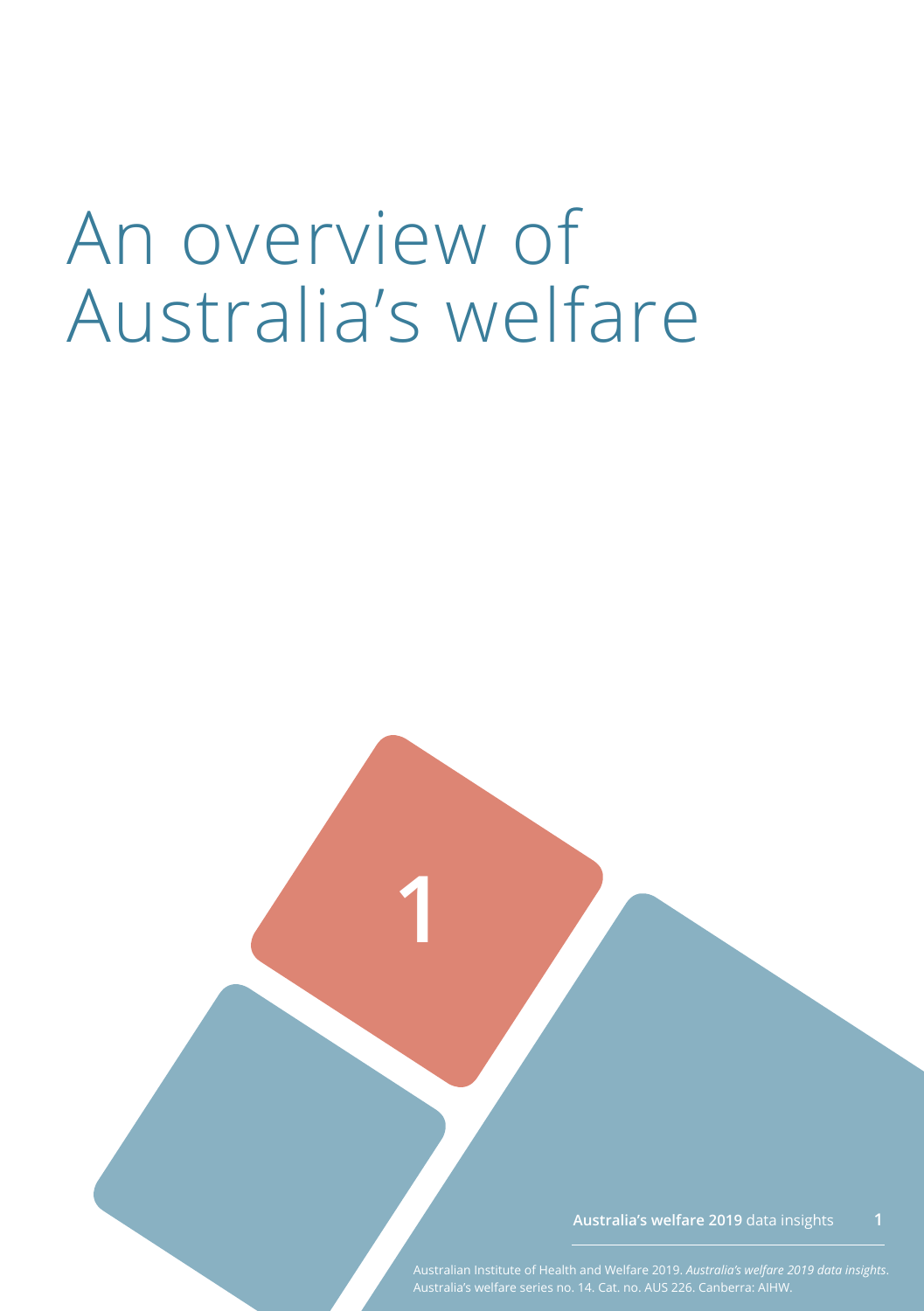Understandings and perceptions about what 'welfare' is and what it means in the Australian context vary. There is the broad meaning of welfare that relates to 'wellbeing' (of individuals, families and communities) (Buckmaster 2009). A more specific meaning relates to 'welfare services and supports'—or the different welfare systems—including government programs, income support payments and assistance for people who experience hardship, are unable to participate in social and economic activities or excluded from them (Arthur 2015; Buckmaster 2009).

The AIHW understands welfare as a concept that extends beyond the welfare systems, and one that affects wellbeing—sometimes defined as the 'state of being comfortable, healthy, or happy' (Oxford University Press 2019). This perspective is illustrated in Figure 1.1, drawing from the conceptual framework for welfare information published in Australia's welfare 2001 (AIHW 2001). It recognises that the concept of welfare is complex and that interrelated factors affect wellbeing, including personal/individual determinants, broader contextual factors, and services and supports.

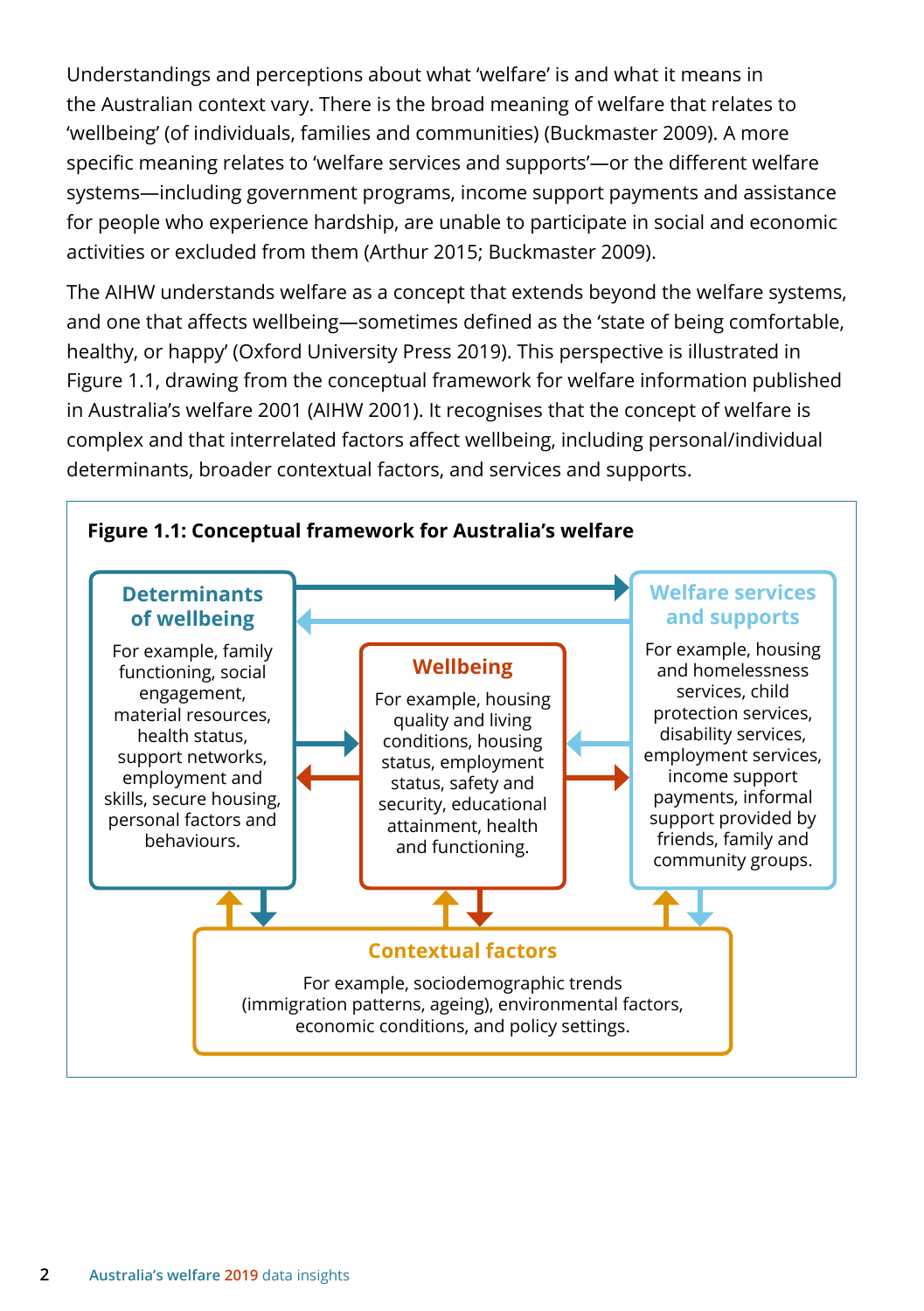To understand the outcomes of the dynamic represented in this framework, data are essential. As a health and welfare statistics agency, the AIHW has a pivotal role in producing and reporting data to improve the wellbeing of Australians and, where possible, investigate the interrelationships.

This report explores some of the factors that contribute to, and affect, wellbeing. The discussions in this article look at Australia's welfare indicators, the social, cultural and economic contexts for welfare and wellbeing, the relationship between health and welfare, the data landscape and the role of the AIHW. After these broad explorations, it summarises the 7 other articles in the report that cover a range of welfare and social issues. The articles present focused discussions and analyses of the issues, data and evidence.

### **Australia's welfare indicators**

The AIHW has reported welfare indicators since 2003 (AIHW 2003). Australia's welfare indicators summarise the performance of welfare services, track individual and household determinants of the need for welfare support, and provide insights into the nation's wellbeing more broadly. The AIHW developed an indicator framework for Australia's welfare (Figure 1.2) to define the scope of investigation and organise topics into a logical structure (AIHW 2015). The framework has 3 core domains—wellbeing, determinants of wellbeing, and welfare services and supports—and an additional domain for other sectors and contextual factors. Within each domain, indicators are grouped into broad topics. Results for 47 indicators (with a focus on trends over time) are presented online, in an interactive data tool, and can be viewed at [www.aihw.gov.](https://www.aihw.gov.au/reports-data/indicators/australias-welfare-indicators) [au/reports-data/indicators/australias-welfare-indicators](https://www.aihw.gov.au/reports-data/indicators/australias-welfare-indicators). Key findings drawing on most recent data where possible, are presented below.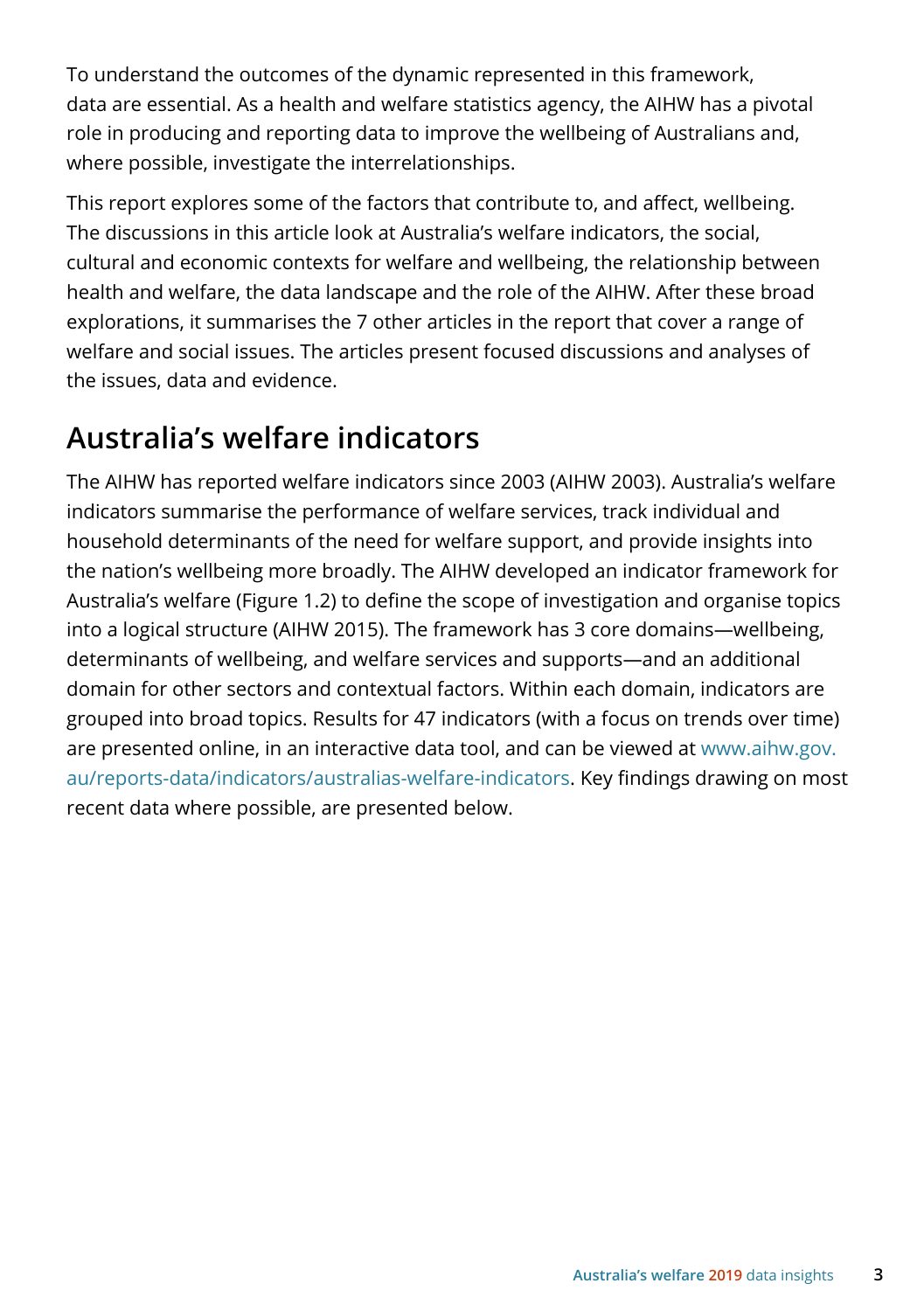

### **How are we faring?**

Based on the Australia's welfare indicators, we are faring well on many aspects of wellbeing:

- **More students are finishing year 12**. In 2018, 90.0% of people aged 20–24 had completed year 12 (or equivalent) or a non-school qualification at Certificate II level or above. This is up from 84.5% in 2009 (ABS 2018c).
- **Non-school qualifications are on the rise**. In 2018, 65.1% of people aged 25–64 had a non-school qualification at Certificate III or above. This is up from 54.9% in 2009 (ABS 2018c). Australia also ranks in the top third of Organisation for Economic Co-operation and Development (OECD) countries for proportion of people with a tertiary education (OECD 2019a).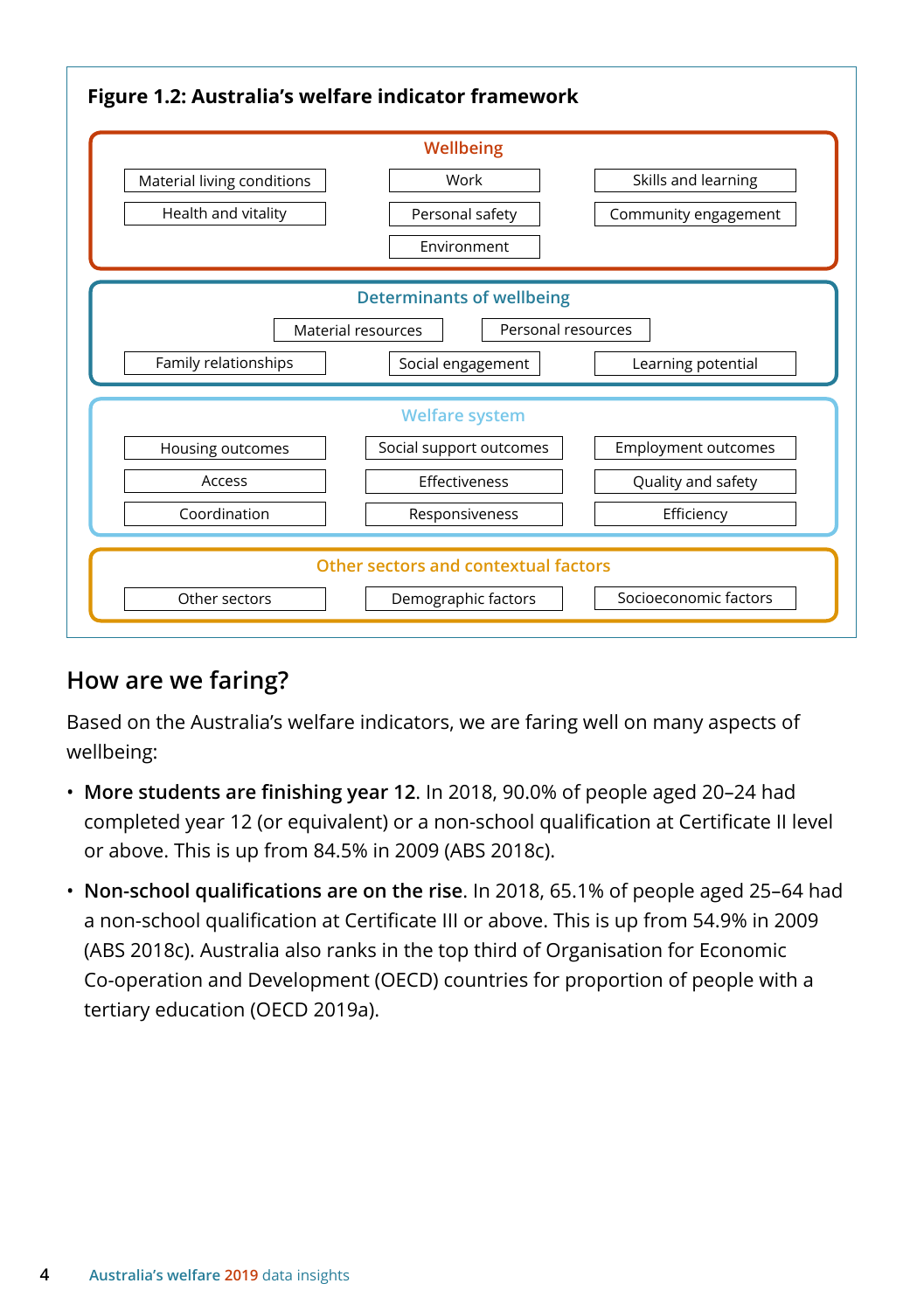- **Three-quarters of working-age people have a job**. In 2018, 73.8% of people aged 15–64 were employed (annual average). This was Australia's highest ever annual average employment to population ratio (ABS 2019e). Australia's employment to population ratio is above the OECD average (OECD 2019f).
- **Fewer people are working very long hours**. In 2018, 13.6% of employed people worked 50 hours or more per week (annual average). This is down from 16.0% in 2009 (ABS 2019d). Despite this downward trend, Australia has one of the highest proportions of people working long hours compared with other OECD countries (OECD 2019e).
- **Voter enrolment has increased**. In June 2019, 97.1% of eligible people were enrolled to vote. This is up from 89.7% in 2010 (AEC 2019).
- **More homes have internet access**. In 2016–17, 86.1% of households had internet access at home. This is up from 67% in 2007–08 (ABS 2009, 2018d). Australia ranks near the middle of OECD countries for internet access (OECD 2019b).
- **Most crime rates are down**. Between 2008–09 and 2017–18, the proportion of people who experienced physical assault decreased from 3.1% to 2.4% and the proportion of households that experienced malicious property damage decreased from 11.1% to 5.1% (ABS 2019a).
- **Fewer Indigenous households are overcrowded**. In 2016, 10.0% of Indigenous households required 1 or more extra bedrooms. This is down from 13.6% in 2006 (AIHW 2019).

However, a few aspects of our lives warrant closer attention:

- **More low-income households are experiencing housing stress**. In 2017–18, 43.1% of lower income rental households spent more than 30% of their gross income on housing costs. This is up from 35.0% in 2007–08 (ABS 2019c).
- **Repeat periods of homelessness are on the rise**. In 2017–18, 5.2% of homelessness services clients experienced homelessness more than once within the reporting year. This is up from 4.2% in 2013–14 (SCRGSP 2019).
- **1 in 4 unemployed people are long-term unemployed**. In 2018, 24.5% of unemployed people aged 15 and over had been looking for work for more than a year (annual average). This is up from 14.8% in 2009 (ABS 2019d). However, Australia fares better on this measure than other countries—the long-term unemployment ratio in Australia is lower than the OECD average (OECD 2019c).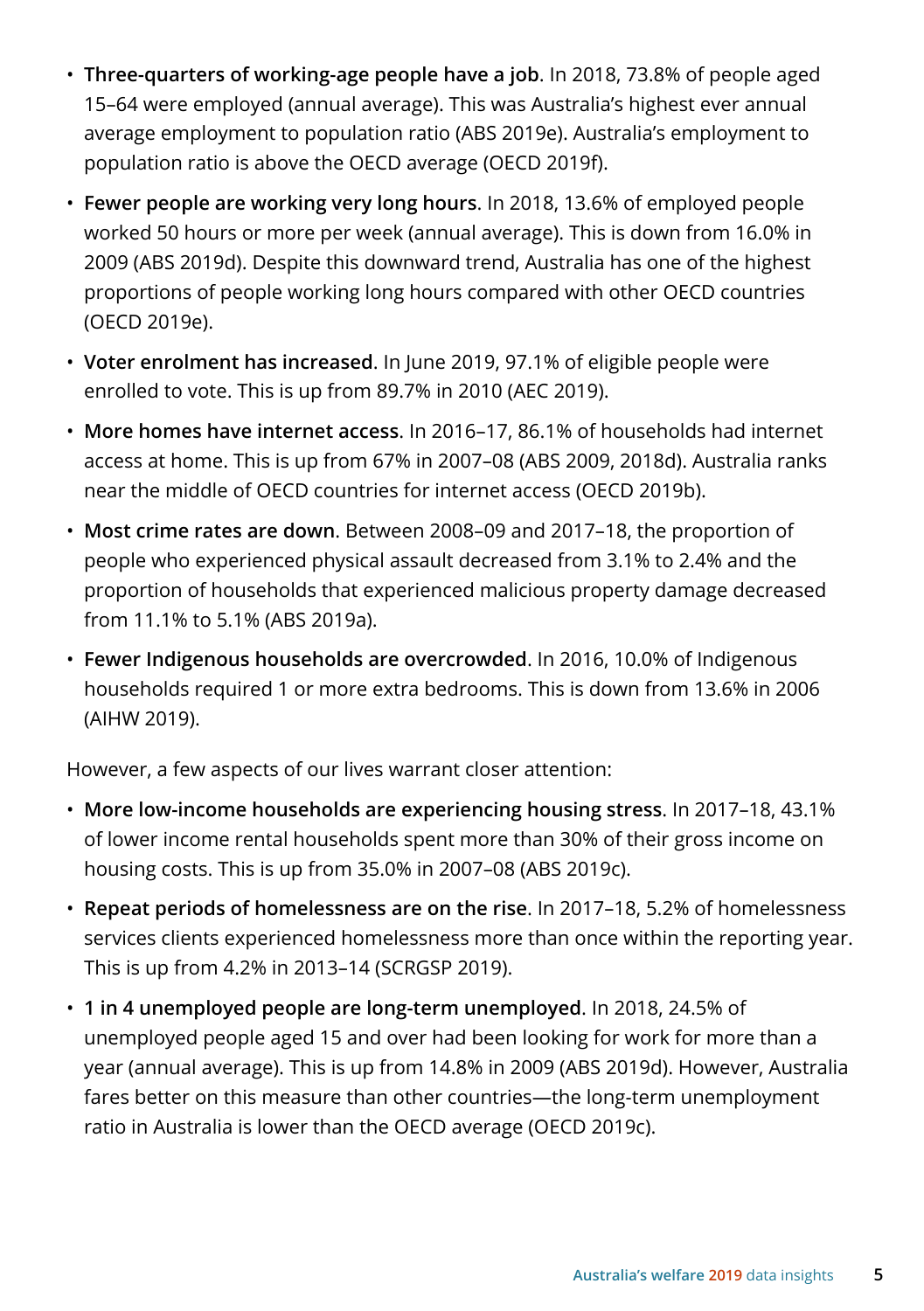• **1 in 9 families with children are jobless**. In 2017, 11.6% of families with children under 15 had no usually resident person in the family aged 15 and over who was employed. The proportion of jobless families has remained relatively stable between 2012 (12.2%) and 2017 (ABS 2016, 2017a).

Australia's welfare indicators also show interesting trends in:

- **Purchasing power**—between 2009 and 2018, Australia's net disposable income per capita, adjusted for inflation, increased by 0.7% per year. This compares with an annual increase of 2.8% between 1999 and 2008 (ABS 2018a).
- **Income inequality**—as measured by the Gini coefficient, income inequality increased from 0.306 in 2003–04 to 0.336 in 2007–08 but remained relatively stable to 2017–18 (0.328) (ABS 2019b). Australia ranks near the middle of OECD countries for income inequality (OECD 2019d).
- **Household income**—between 2007–08 and 2017–18, the average weekly income per household, adjusted for inflation, increased by 0.4% per year. This compares with an annual increase of 3.3% between 1996–97 and 2005–06 (ABS 2019b).
- **Partner violence**—in 2016, 1.3% of people aged 18 and over had experienced physical and/or sexual violence from a current or previous partner in the previous 12 months. The proportion of women who experienced partner violence in the previous 12 months remained relatively stable between 2005 (1.5%) and 2016 (1.7%). The proportion of men who experienced partner violence in the previous 12 months increased between 2005 (0.4%) and 2016 (0.8%) (ABS 2017b).
- **Homelessness**—on Census night in 2016, 49.8 people per 10,000 population were homeless. This equates to a 4.6% increase in the rate of homeless persons over 5 years, from 47.6 per 10,000 population in 2011 (ABS 2018b).
- **Youth unemployment rate**—in 2018, 11.8% of people aged 15–24 in the labour force were unemployed (annual average). Between 2009 and 2018, the annual average youth unemployment rate fluctuated between 11.4% and 13.3% (ABS 2019e). Australia's youth unemployment rate is close to the OECD average (OECD 2019g).

International comparisons are available for 18 of the Australia's welfare indicators and these are summarised in *International comparisons of welfare data* [www.aihw.gov.au/](https://www.aihw.gov.au/reports/australias-welfare/international-comparisons-of-welfare-data) [reports/australias-welfare/international-comparisons-of-welfare-data](https://www.aihw.gov.au/reports/australias-welfare/international-comparisons-of-welfare-data). Most of these data are sourced from the OECD Better Life Index (OECD 2019e), which describes wellbeing as a multidimensional concept. It focuses on 11 topics in the areas of material living conditions and quality of life, with several indicators for each topic. For more information see www.oecdbetterlifeindex.org.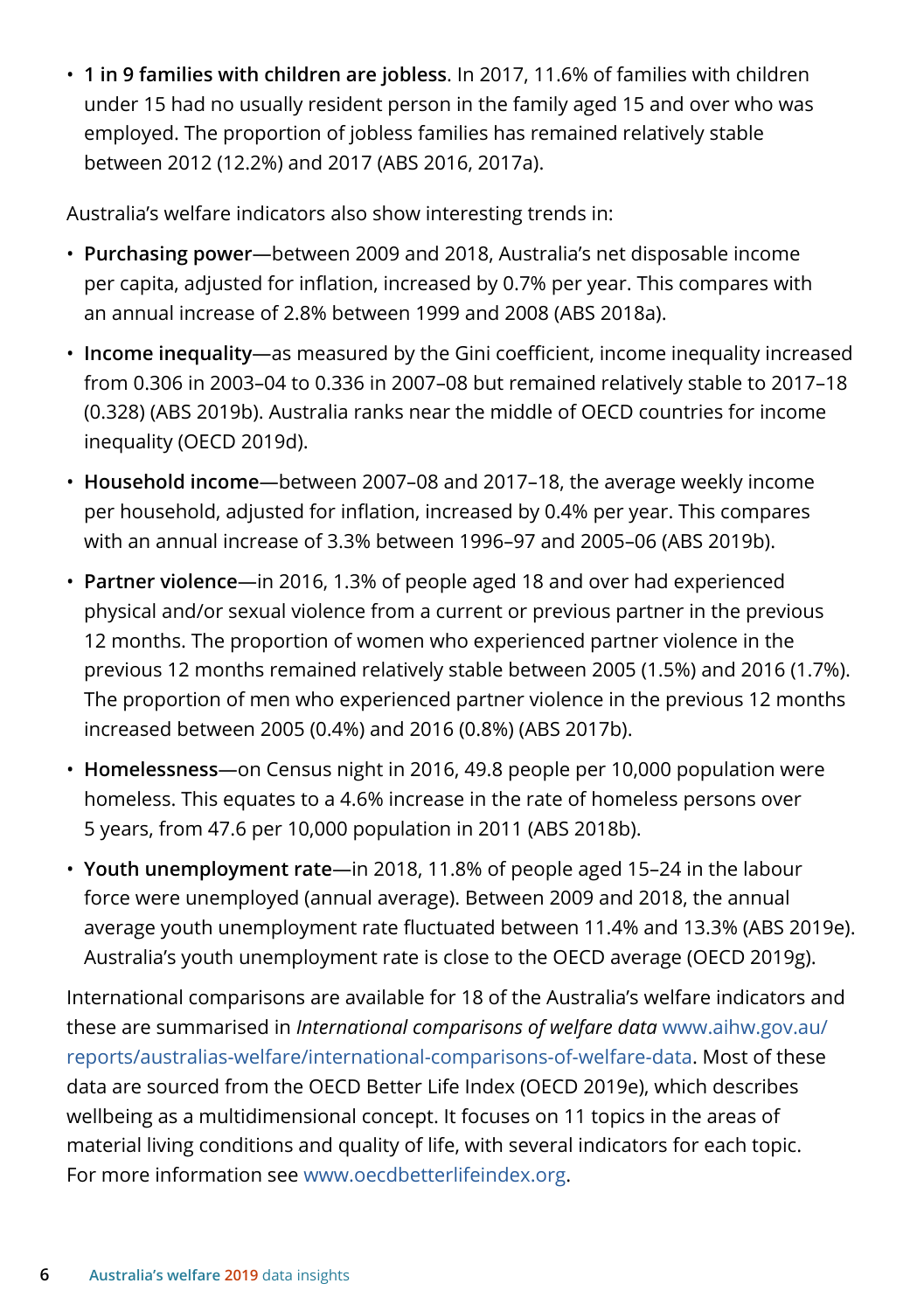### **What affects our welfare and wellbeing?**

The conceptual framework for Australia's welfare (see Figure 1.1) acknowledges that wellbeing is affected by wider contextual factors. Social, demographic, cultural and economic changes can have a significant impact on the wellbeing of individuals, families and communities. Not only are people affected in a personal way, but government policies, services and programs often respond to major changes and developments to counter potential or actual adverse effects; for example, government policy responses to the global financial crisis. Furthermore, policy, legal and regulatory reforms play a role in how people interact with social support services and the wellbeing of individuals; for example, the principles of consumer-directed care are central to the National Disability Insurance Scheme (NDIS) and aged care models.

Over the past 4 decades, structural changes to the economy as well as social changes have affected employment patterns—the proportion of part-time work has increased with more women entering the workforce; the composition of employment has changed with a greater proportion of jobs in the services sector; greater numbers of young people are balancing work with tertiary education; and more people are working past retirement age (Adeney 2018; Commonwealth of Australia 2018; Wooden 2017). These social and economic changes in turn affect patterns of income support receipt, as well as the types of services and supports available and used. Other factors that currently influence this dynamic are the level of wages growth, housing affordability, access to finance and credit, personal and household savings, opportunities for education and training, and changes in family structures and households. For example, changing social expectations about the role of informal care for children (and older people), coupled with changing work patterns, are connected to provision of services, government policies and work arrangements, all of which affect the decisions made by families.

Demographic and cultural changes have affected how governments and organisations delivering welfare services respond. Through shifts in cultural norms and attitudes, age structure and migration, Australia's population is one that is ageing, growing and becoming more socially and culturally diverse, and has higher levels of education. There is a strong public focus on issues such as family, domestic and sexual violence, institutional abuse of children, older people and people with disability, inequality in health and social outcomes, risks of unhealthy lifestyles/living, and how individuals and society engage with technology.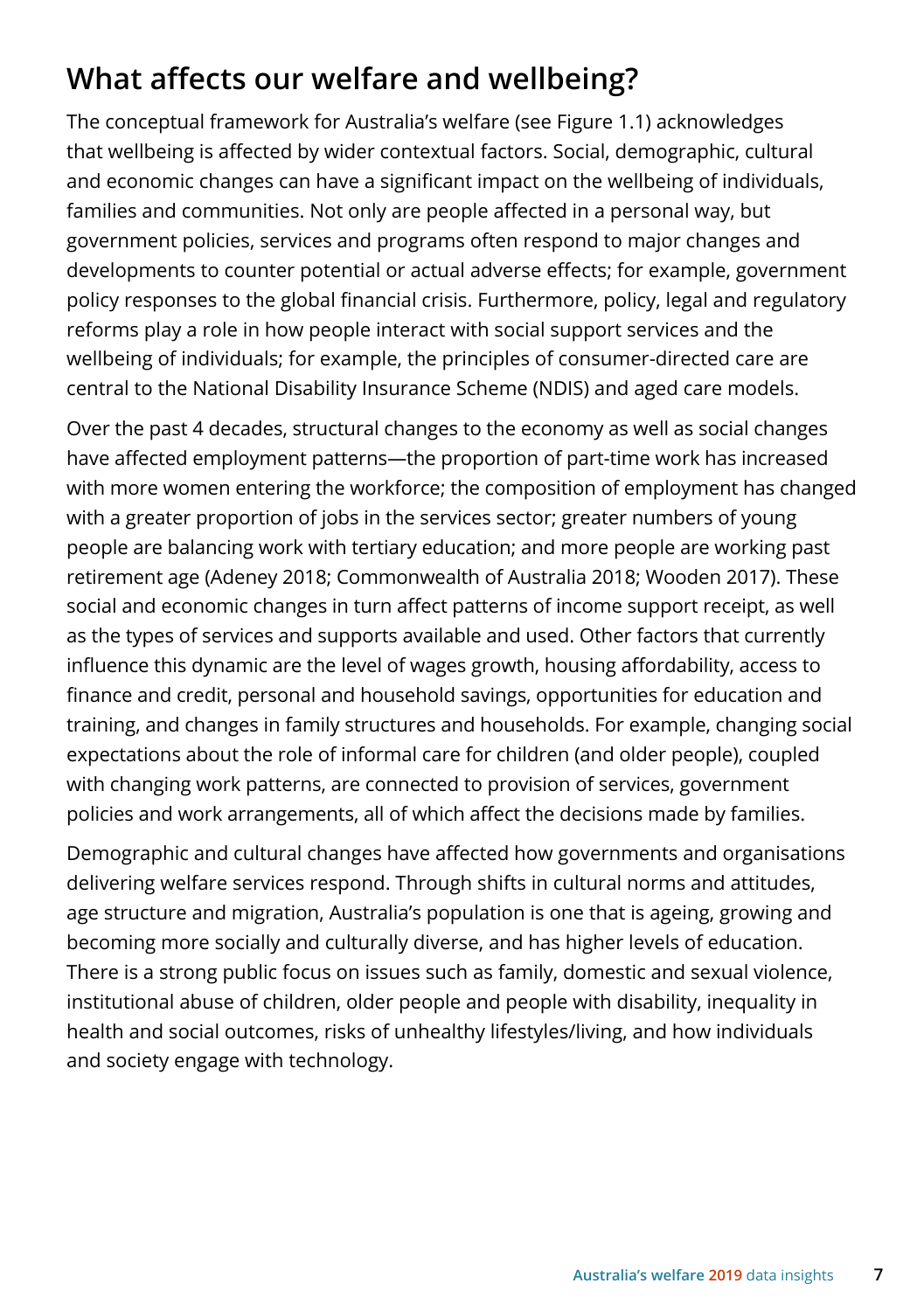Government responses to social changes sometimes result in royal commissions to investigate matters of public importance and recommend improvements. Various royal commissions and government inquiries (Commonwealth and state and territory) have been established following increasing public awareness of, and outcry about, systemic failures in some areas. Royal commissions, in particular, draw public attention to a number of welfare issues and can result in further research, action and improvements, including calls for more meaningful data. See Box 1.2 (at the end of this article) for details about recent royal commissions and government inquiries.

### **The importance of data about welfare**

Governments and non-government organisations (NGOs) delivering welfare services face challenges in meeting the needs and expectations of a changing and diverse society. Responding to the increasing demands for evidence-based policies or decisions requires data and information about a range of welfare areas. In Australia, the federal system of government has implications for the operational arrangements for different policy, program and service areas. The AIHW plays an important role in working with the states and territories to establish national data standards and national minimum data sets. However, some data are not comparable across jurisdictions, particularly in areas such as child protection where the legislation and service systems differ. It can also be challenging to address national data gaps and to observe individual pathways through the welfare systems. However, increasingly the technological means and platforms are available to do this through data linkage.

Having the data to understand how individuals engage with, and navigate, various welfare services assists those responsible for planning, implementing and delivering services and programs. The ability to see and understand the picture holistically is crucial. The aim is to use public data for public good; and the goal is to improve health and welfare outcomes for individuals and communities. The AIHW's people-centred data model (Figure 1.3) recognises the multiple policy and program areas that interact and that individual circumstances determine the level of support required. The model shows that the domains of housing, education and skills, employment and work, income and finance, health, social support, and justice and safety are all intricately connected. Achieving positive outcomes in one domain is likely dependent on positive outcomes in other domains. The AIHW uses this model to present the Australia's welfare snapshots—a collection of 41 web pages that present the latest facts on housing, education and skills, employment and work, income and finance, social support, and justice and safety. Australia's welfare snapshots can be viewed at www.aihw.gov.au/australias-welfare/snapshots.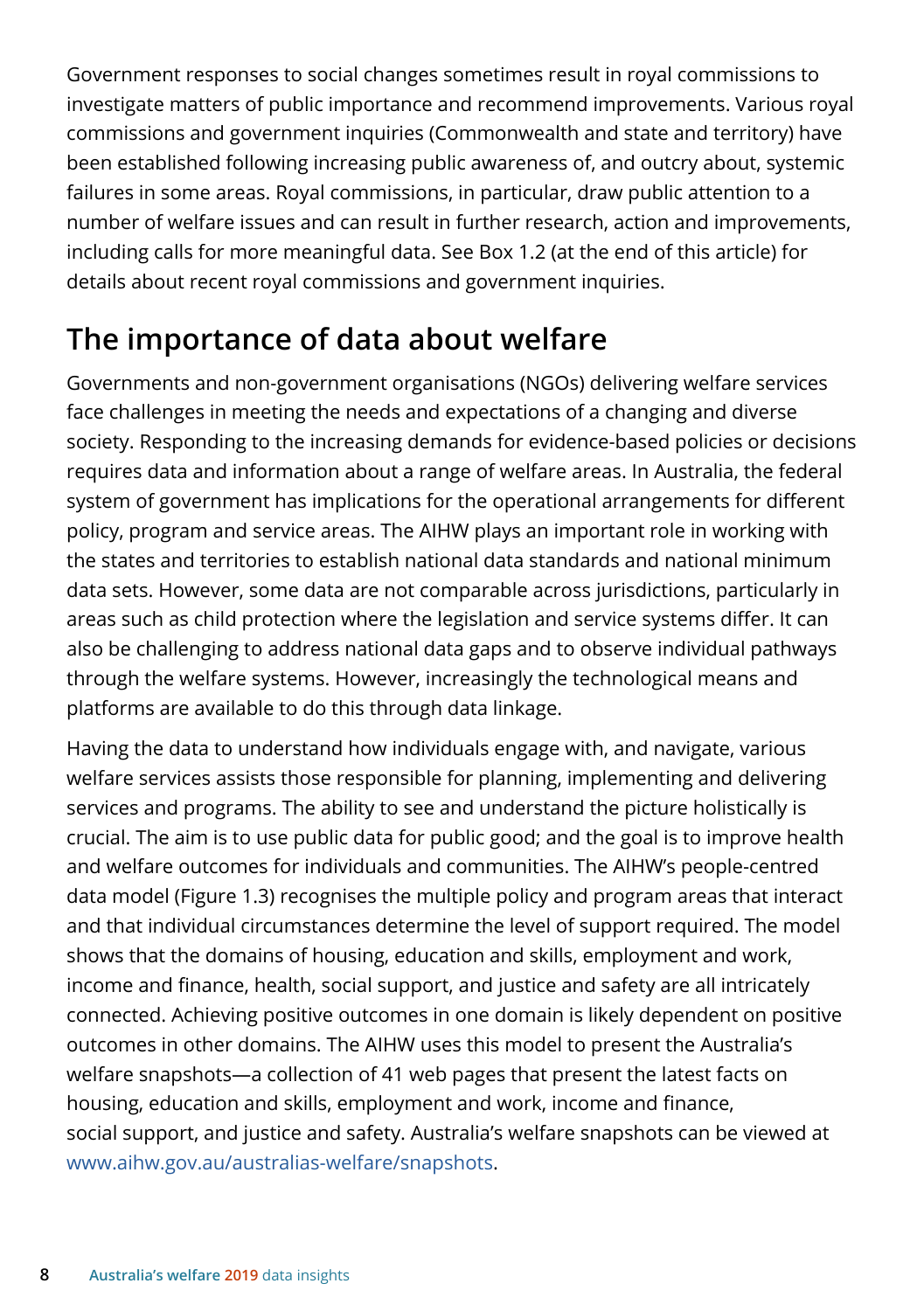

### **Understanding the links between health and welfare**

A person's health and welfare are intricately linked and both play a key role in their ability to participate in work, education and training, as well as to engage with their community and social networks.

On many measures, Australians enjoy good health and welfare. Australia has one of the highest life expectancies in the world, which continues to rise, as do the years of life lived in full health. The majority of people rate their health and life satisfaction highly.

But disparities in outcomes exist for some. Several factors act together to either strengthen or undermine health and welfare. They are closely related and include:

- determinants of welfare and health, such as education, employment, income and adequacy of housing
- risk factors, such as tobacco smoking, alcohol consumption, physical inactivity, overweight and obesity, and inadequate consumption of fruit and vegetables
- social and personal factors, such as bullying, school truancy, poor family functioning and lack of social connectedness
- access to appropriate health and welfare services.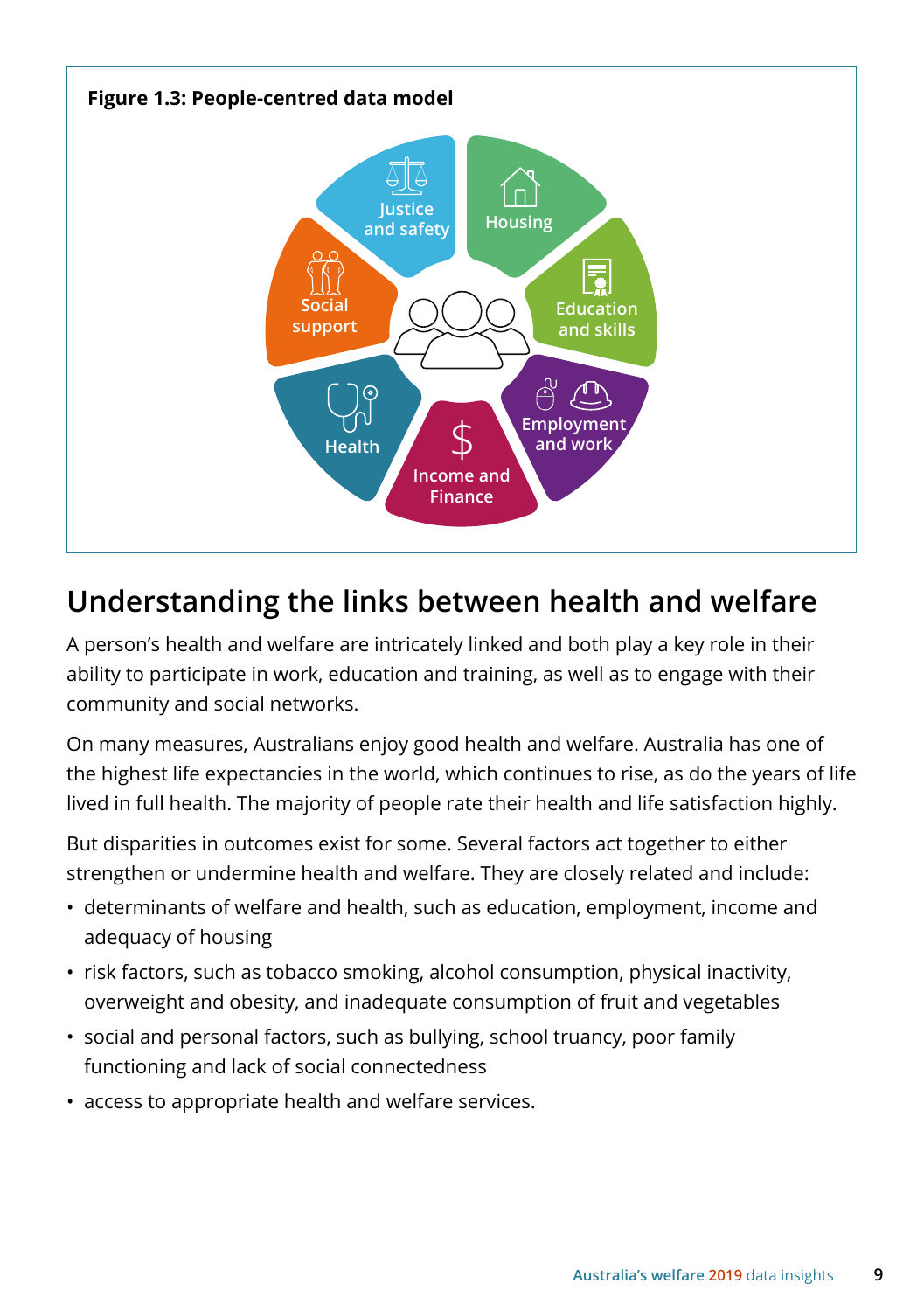Some of Australia's health and welfare services are designed to support everyone while others act as a safety net for those in high need. The health systems play a role in the prevention and treatment of disease, and other ill health and injury. The welfare systems support individuals and families with a range of government payments, such as income support payments, family assistance payments and supplementary payments, and through the provision of a variety of programs and support services, which include child protection, disability support, housing and homelessness, and aged care services.

For the most part, welfare systems support people in immediate need. However, government services in general, including education and training, also focus on improving the social and economic outcomes for individuals over the longer term. This is often achieved by ensuring a good start in life for all children with extra support for families and children in need.

Changes to the age structure, composition and characteristics of the Australian population affect the type of health and welfare services people need, when they need them, for how long and how often. As noted earlier in this article, understanding current and emerging societal changes is key to targeting the delivery of efficient and effective services for those in need. Good-quality and timely data about people forms the evidence base needed to understand the experiences of the population and various cohorts within it. Data also provide insights into how different areas interact, and therefore inform future policy and service delivery.

Key population groups with immediate and possible future need for welfare services include:

- young children and families—to prevent the intergenerational transmission of disadvantage to vulnerable children and young people
- people with disability— the NDIS is a key service to this group but both NDIS recipients and the broader group of people with disability also require access to the full range of mainstream welfare services
- older people—of particular importance is how to provide services that allow people to remain in their homes for as long as possible
- those likely to experience economic and social hardship, including a disproportionate number of Indigenous Australians, refugees and prisoners
- those living in regional and remote Australia, where access to services can be more challenging
- long-term unemployed, young people not engaged in education, employment or training, and long-term welfare dependants
- people experiencing entrenched long-term disadvantage
- people experiencing intergenerational trauma.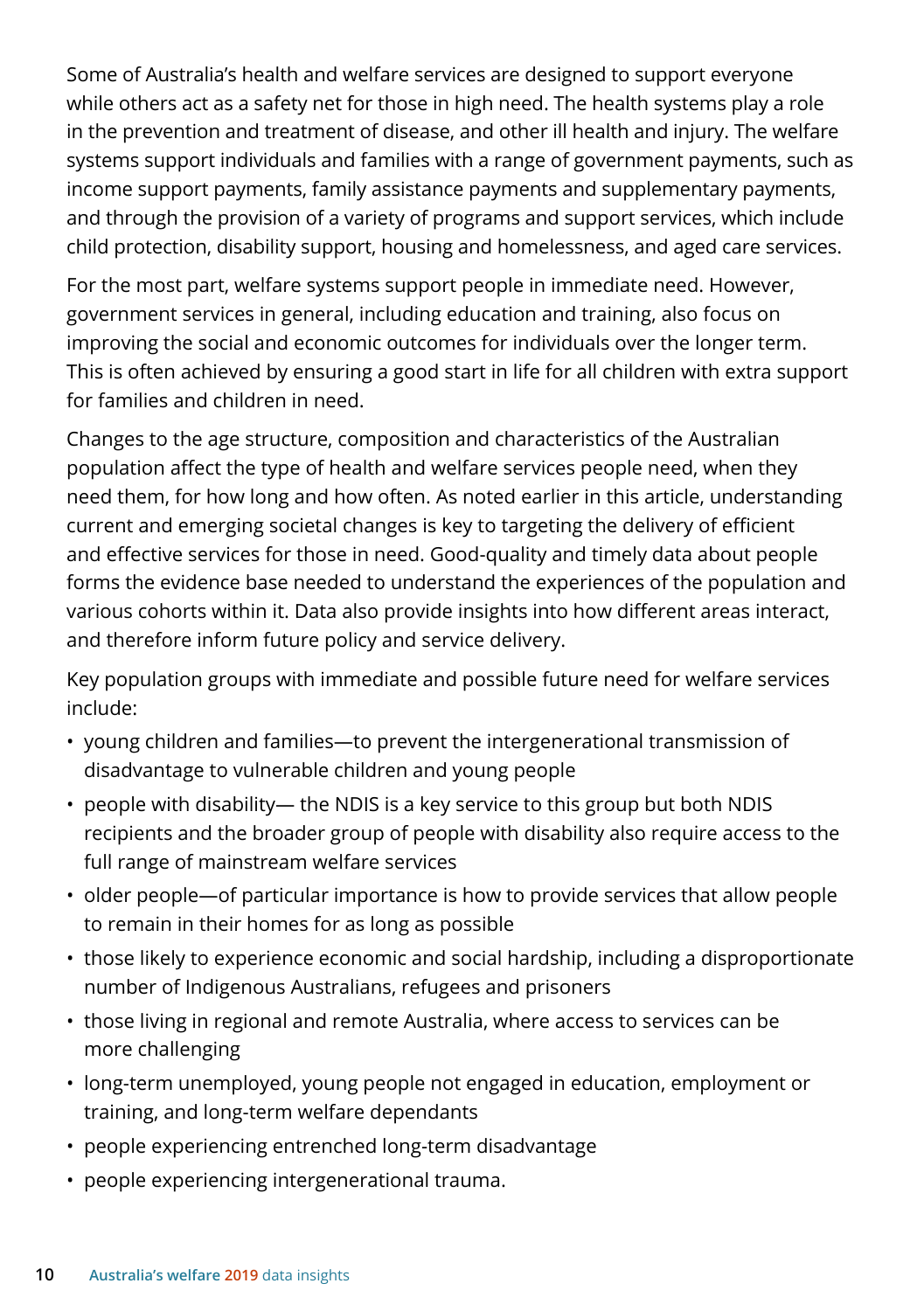### **Current state of welfare data**

High-quality and comprehensive data are critical to inform policy and the delivery of services for those in need. Better data can help to improve services from policy formulation to delivery and evaluation (Figure 1.4), which can in turn improve outcomes.



The current data landscape is one where people have access to more data than ever before. This has been accompanied by an increased recognition of the importance of using public data as a strategic national resource to improve outcomes for the population while assuring the privacy and security of data. Commonwealth and state and territory legislation and governance arrangements are being adapted to support this evolving data landscape. This involves building public trust, even where there is acknowledgement of the value of using public data (AIHW 2017, 2018). However, governance frameworks and approaches to facilitate streamlined, safe, de-identified data sharing across governments and the research community are not well established, and this slows the generation of usable linked data. Similarly, while government, research and non-government bodies are rapidly developing capability in data linkage, analysis and use, challenges remain in building this capacity.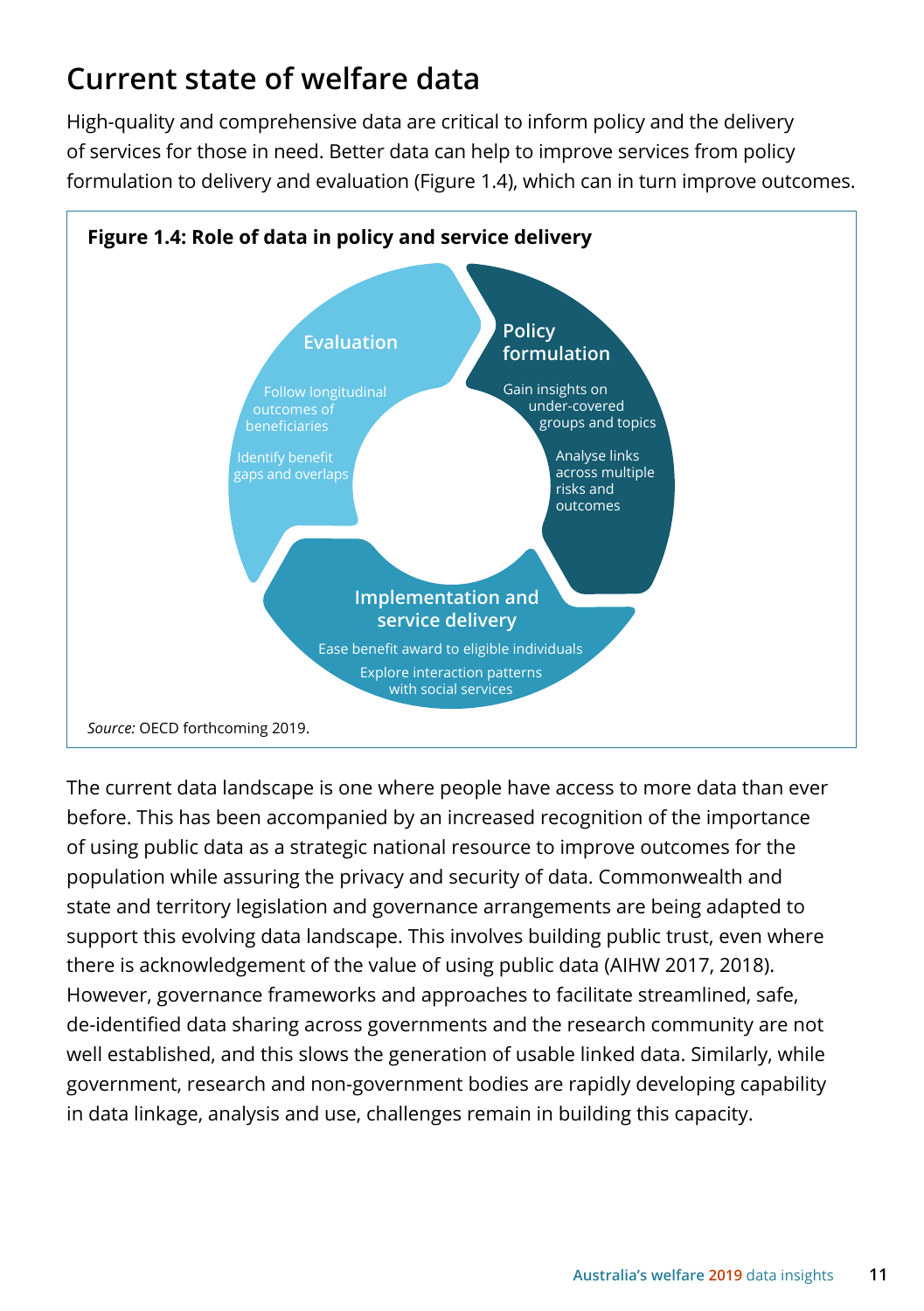Within this broader context, there are some specific issues with the availability, quality and accessibility of welfare services data. These relate to comparability of data, data linkage, evaluation and measuring outcomes, and are described below.

> **There is a history of collating national data across certain service sectors, but data are not always comparable**

Welfare services are provided by the Australian Government, state and territory governments and NGOs (both for-profit and not-for-profit). There is a long history of collating national data across certain service sectors (for example, disability, drug and alcohol treatment, child protection). However, where data are collected on the ground, they may not be collected consistently and therefore not be comparable over time or with other service providers. In some cases, they are not collated for analysis or are inaccessible for other reasons. This restricts the ability to evaluate outcomes for individuals who receive the services and the effectiveness of different services. By definition, such service data only relate to those people using the services and do not inform questions of unmet demand for services or barriers to access.

In addition to data from welfare services, Australia has a large and informative population survey program, predominantly delivered by the Australian Bureau of Statistics (ABS). Such surveys provide a wealth of cross-sectional information about the characteristics of potential welfare service users and their perceptions (for example, of barriers to service use).

> **Linking data across different services helps in understanding pathways and relationships between health and welfare**

There is also a range of longitudinal welfare data sets in Australia. Over the past 20 years, a concerted effort has taken place to collect longitudinal data about the Australian population. Examples include the Household, Income and Labour Dynamics in Australia (HILDA) Survey, the Longitudinal Study of Australian Children (LSAC) and the Longitudinal Study of Indigenous Children (LSIC). These 3 studies are managed by the Department of Social Services' National Centre for Longitudinal Data [www.dss.gov.au/about-the-department/national-centre-for-longitudinal-data](https://www.dss.gov.au/about-the-department/national-centre-for-longitudinal-data).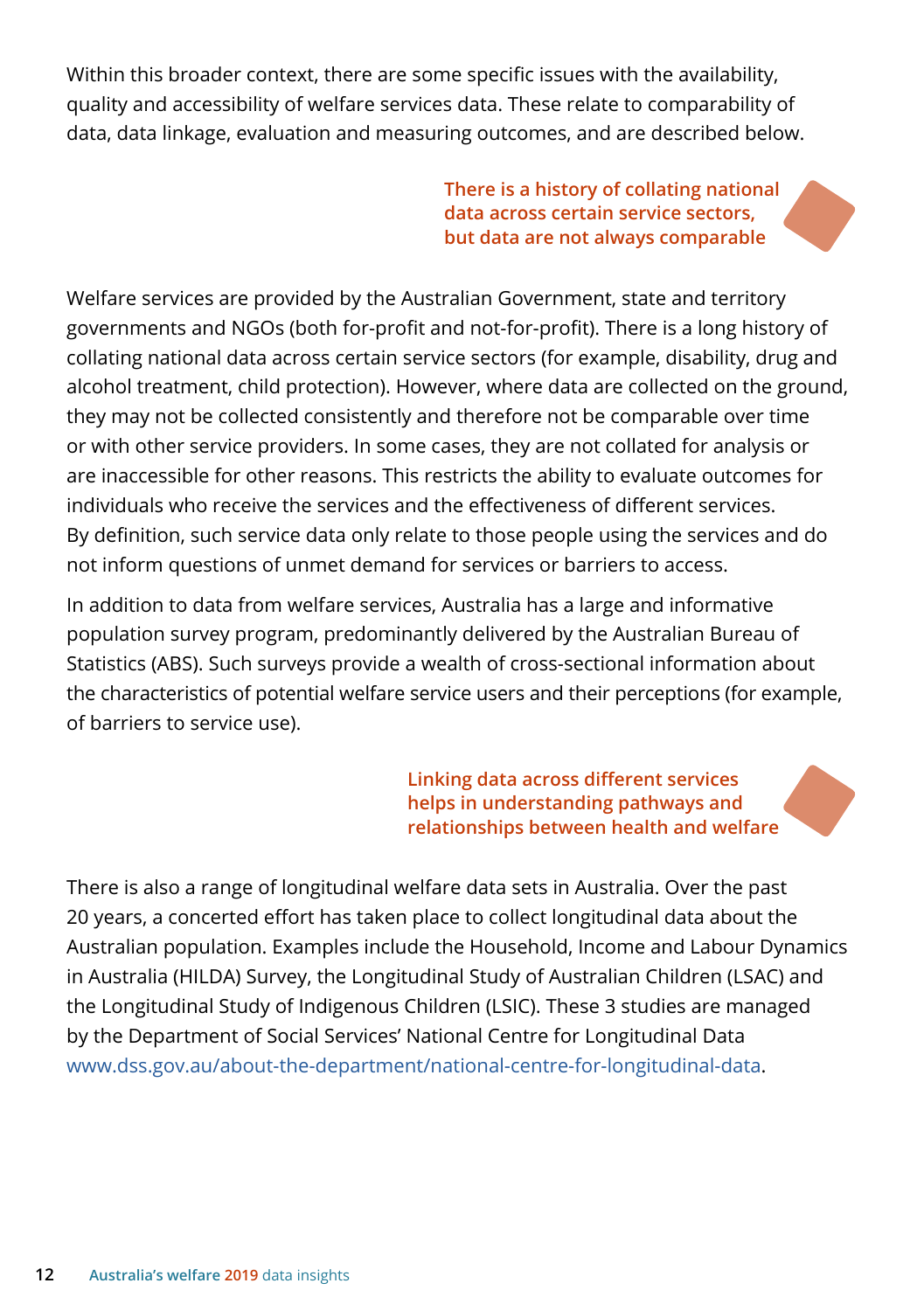While Australia has a good range of longitudinal surveys, the use of linked longitudinal administrative data is in its infancy. Data linkage combines information from multiple sources, while preserving privacy. It is a cost-effective and non-intrusive way to build de-identified longitudinal data assets, and the mechanisms to protect privacy continue to be enhanced. Although the amount of linked data continues to grow, the linkage of data across the different welfare services, and between health and welfare services, is limited. To link such data sets would help to better understand welfare pathways and the relationships between health and welfare. There is also currently limited linkage of data sets about welfare services and outcomes such as employment, education and income.

> **Evaluations of welfare programs and the measurement of progress against indicators, are necessary to understand and improve outcomes**

A lack of high-quality evaluation presents challenges. Much of the evaluation work undertaken to date has been short term or piecemeal. This limits understanding of which programs work best to improve outcomes for persons most in need. Having better linked, enduring, longitudinal administrative data would facilitate better and more cost-effective evaluations.

Finally, measuring progress in welfare outcomes, particularly as they relate to health and welfare services, requires consistent measurement against agreed indicators over time. There are opportunities to embed policy evaluation in national plans and agreements that specify performance measures—see, for example, the *Review of the National Disability Agreement, study report* (Productivity Commission 2019:22). Given the development of linked and longitudinal data, there is potential to improve the indicators selected for these purposes so that they support more holistic, outcomes-oriented reporting.

It is worth noting that some outcomes are not observed or cannot be observed while a program is operating as they require longer term or generational change. Early childhood education is a good example—some of the main benefits of early childhood education are not apparent until participants are teenagers. It is possible to observe the subsequent impact of programs and policies through data linkage. The Chicago Longitudinal Study, for example, has demonstrated the impact of early childhood education by linking administrative data (University of Minnesota 2019). In Australia, individual states and territories are taking steps to improve the way they build and use data to improve the long-term outcomes for children. Examples include the New South Wales Government's Their Futures Matter www.theirfuturesmatter.nsw.gov.au and the Murdoch Children's Research Institute's Generation Victoria (GenV) project [www.mcri.edu.au/genv—](https://www.mcri.edu.au/genv)see also 'Chapter 8 An innovative linked data platform to improve the wellbeing of children—the South Australian Early Childhood Data Project'.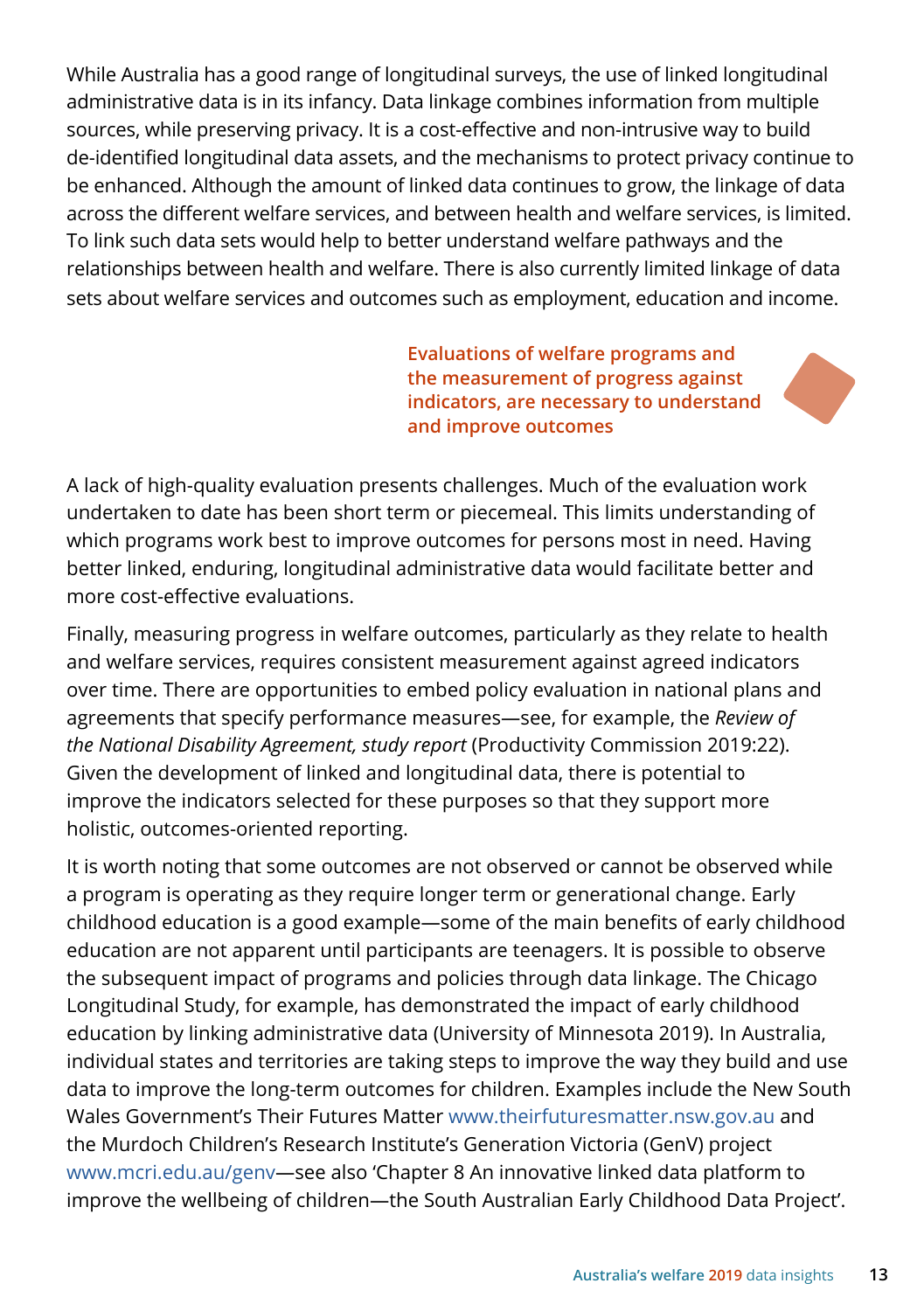### **Major gaps in welfare data**

Gaps exist where no national data are currently available or where data collected are not comprehensive. In the context of welfare data, these include gaps in:

- understanding of risk factors—for example, causes of homelessness
- incidence and prevalence data—for example, children who experience abuse and neglect, assessed need for support services
- measurement of demand for welfare services—for example, unmet demand for specific welfare services, people who 'fall through the cracks' in the welfare systems
- details about types of welfare services accessed—for example, supports provided under consumer-directed care models for aged care, services funded by NGOs
- pathways through the welfare systems—for example, education and employment experiences of vulnerable cohorts, referral pathways, how people transition between different services and across different 'systems'
- outcomes for people who receive welfare services—for example, outcomes of aged care, the relationship between recidivism and social assistance
- long-term effects on individuals and their families—for example, impact of discrimination against minority populations, tracking children from out-of-home care, intergenerational transmission of risk factors
- information about populations of interest—for example, Indigenous people using mainstream services, identifying people with disability and other vulnerable cohorts in data collections
- geospatial information—for example, information about remote Indigenous communities, locational variation in welfare services and outcomes.

## **The AIHW's role**

The AIHW is Australia's leading health and welfare statistics agency. Our legislated role is to work with others to develop information standards and collections across health and welfare, and to publish statistics across these areas. We work closely with governments—including state/territory authorities with health and welfare responsibilities, the ABS and other research and statistics agencies—and with academia and the non-government sector to make this happen.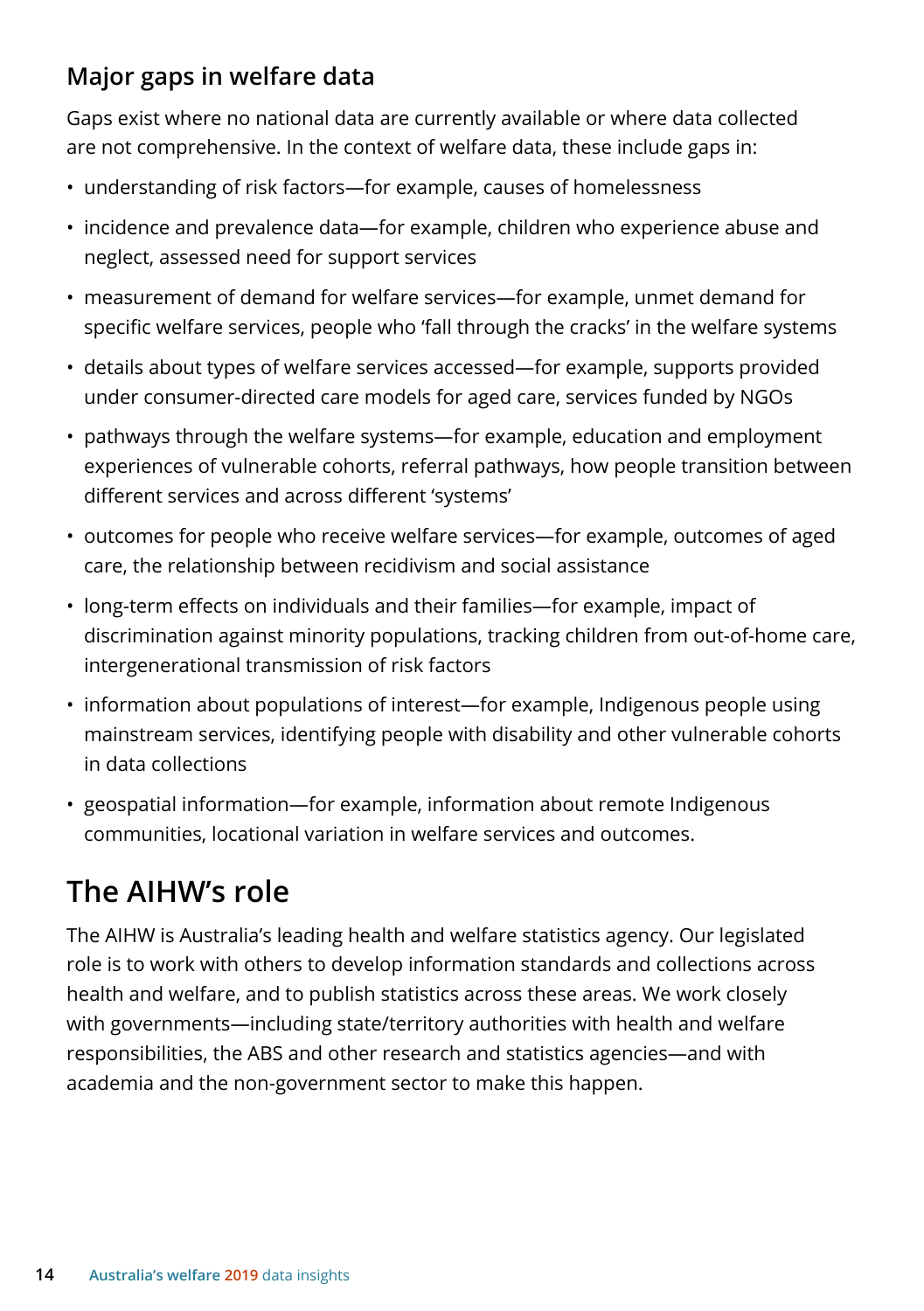The AIHW collects and uses data from a range of sources—including administrative, census, survey, longitudinal and linked data—to present information on:

- characteristics of people and their needs, and how these change during their lives
- characteristics of the places where people live
- availability and accessibility of health and welfare services in those places
- how the characteristics of people, places and services change over time.

In addition to describing the current picture and trends affecting the health and welfare of the Australian population, a key focus of the AIHW's work is on comparing outcomes for different population groups, including Indigenous Australians, people living in remote areas, older people, people with disability, people with mental illness, children in the child protection and justice systems, and prisoners.

Data standards play a critical role in the meaningful use of data. The AIHW cleans, validates and standardises data to allow comparisons between different population groups and areas and over time.

The AIHW has a strong focus on the presentation of information at the local geographical level, where services and programs are delivered. The aim is to assist local decision makers with planning and policy decisions. The analyses highlight areas and groups where program and service delivery efforts should be focused.

In recognition of the importance of linked data sets in understanding the relationships between health and welfare and outcomes for people, the AIHW is working to expand the availability of longitudinal data by linking cross-sectional data and information about individuals that exist in different data sets and over time. This approach allows the study of the different pathways that people use to access services and can identify the most common pathways. It also allows an understanding of whether, and which, particular services improve outcomes over time. Furthermore, linkage may be useful to understand the early signs of vulnerability to a life of disadvantage.

All linked data sets used for analysis at the AIHW comply with legislative and regulatory standards, are securely stored and accessed, and meet ethical standards and community expectations. Protocols are in place to prevent privacy breaches or the unauthorised identification of individuals, and to ensure data security and restricted access to information.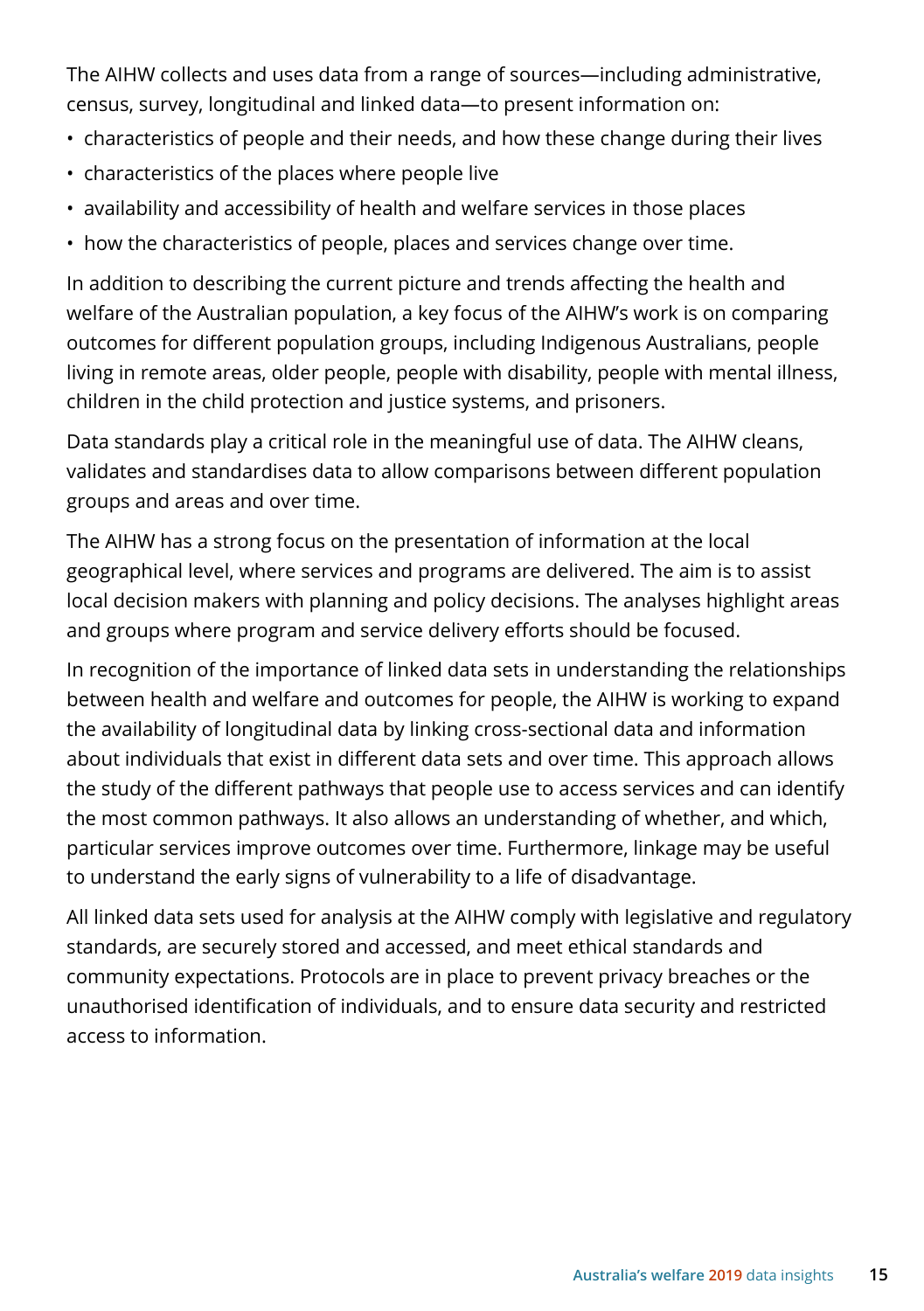**AIHW provides accurate, reliable and comparable data for service providers to improve service delivery and outcomes for clients**

The AIHW strives to makes its data and findings accessible to a range of audiences through the release of many products, including fact sheets, summary reports and detailed reports. The AIHW is improving the accessibility of its data holdings through interactive data visualisation and making data more available in accessible formats. Significant effort is also being dedicated to the creation of a more data-driven AIHW website (for example, GEN Aged Care Data www.gen-agedcaredata.gov.au).

One of the key priorities is to build capacity and support service providers to understand and use health and welfare data. To this end, the AIHW provides accurate, reliable and comparable data securely to a range of service providers so they can use the data to improve service delivery and outcomes for their clients.

Finally, a key focus of the AIHW is to fill data gaps as they relate to health and welfare, working with data providers to enhance existing collections or create new ones. Increasingly, this is achieved through the creation of new linked data sets and facilitating access to linked or other unit record data in secure research environments. Through such activities, the broader pool of experts can access the data they need to answer the highest priority policy questions.

Box 1.1 presents a selection of current and recent projects that demonstrate the AIHW's roles in data collection, analysis and reporting or presentation in the context of welfare data.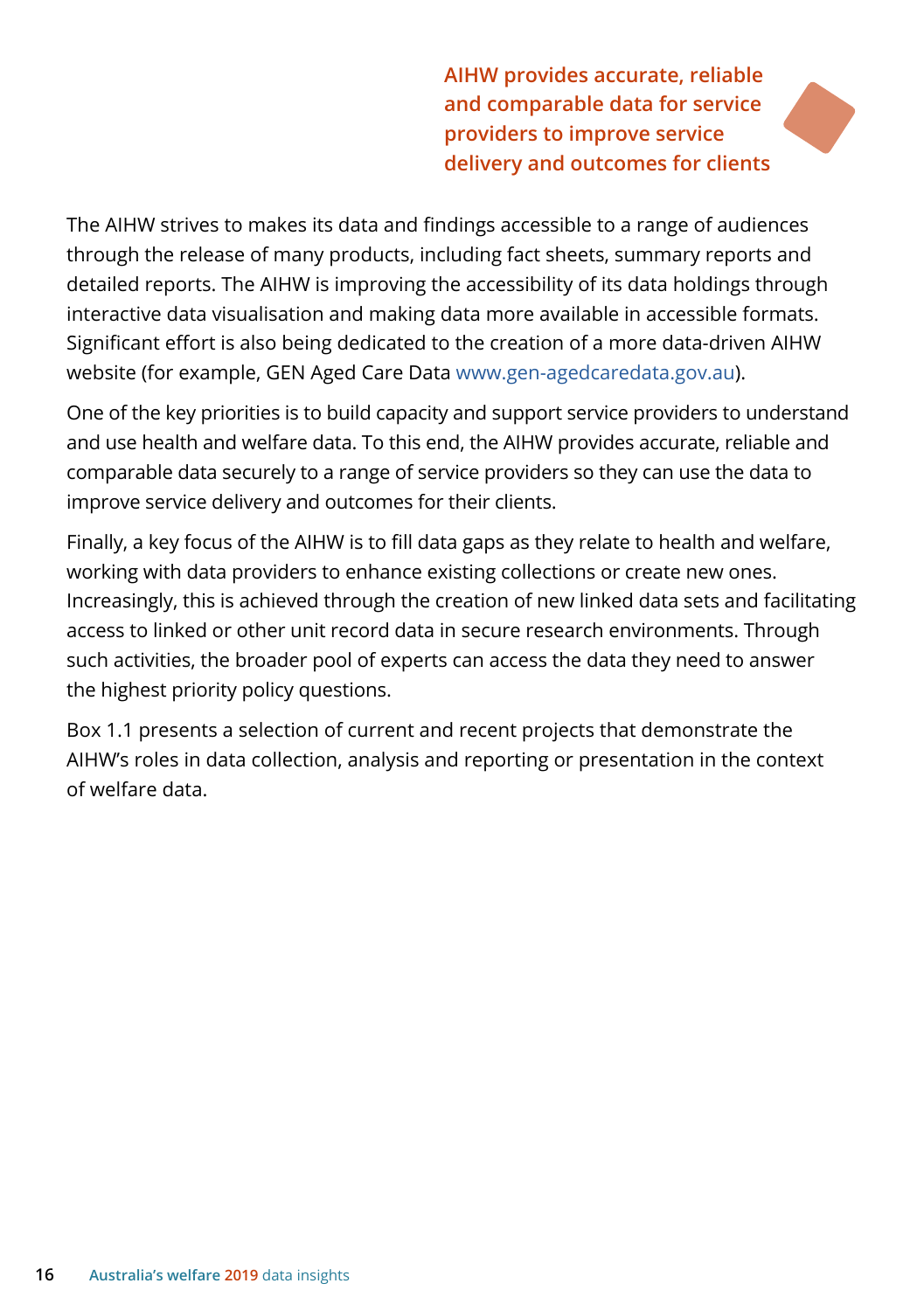#### **Box 1.1: Selected recent examples of major AIHW projects involving welfare data**

#### **Open and accessible welfare data**

AIHW's products and services make data and information about Australia's health and welfare open and accessible. This includes data-centred websites:

- GEN www.gen-agedcaredata.gov.au, launched in August 2017, is a comprehensive website for data and information about aged care in Australia.
- Housing data www.housingdata.gov.au, launched in August 2019, presents housing and homelessness related interactive data visualisations, collating around 8 million data points from over 20 key national data assets.
- Aboriginal and Torres Strait Islander Health Performance Framework Report (forthcoming).

The AIHW also facilitates researcher access to more granular data while protecting privacy. In addition to AIHW data collections, we also act as a release point for 2 of the Department of Social Services' researchable income support data assets: the Priority Investment Approach (PIA) data set and Data Over Multiple Individual Occurrences (DOMINO).

#### **Value-added analysis of welfare data**

The AIHW applies its capability in the health and welfare domains to turn data and information into knowledge and intelligence. Australia's welfare snapshots www.aihw.gov.au/australias-welfare/snapshots uses the people-centred data model to present a comprehensive picture of welfare in Australia. Other recent and forthcoming reports have adopted a similar structure to bring together data from multiple sources, including:

- A profile of Australia's veterans 2018 and 2020 (forthcoming)
- People with disability in Australia 2019
- Australia's children.

The AIHW's value-added analysis is also demonstrated in our collaboration with other organisations. For example, the Healing Foundation commissioned a series of reports about the Stolen Generations and their descendants:

- Aboriginal and Torres Strait Islander Stolen Generations and descendants: numbers, demographic characteristics and selected outcomes
- Aboriginal and Torres Strait Islander Stolen Generations aged 50 and over
- Children living in households with members of the Stolen Generations.

*continued*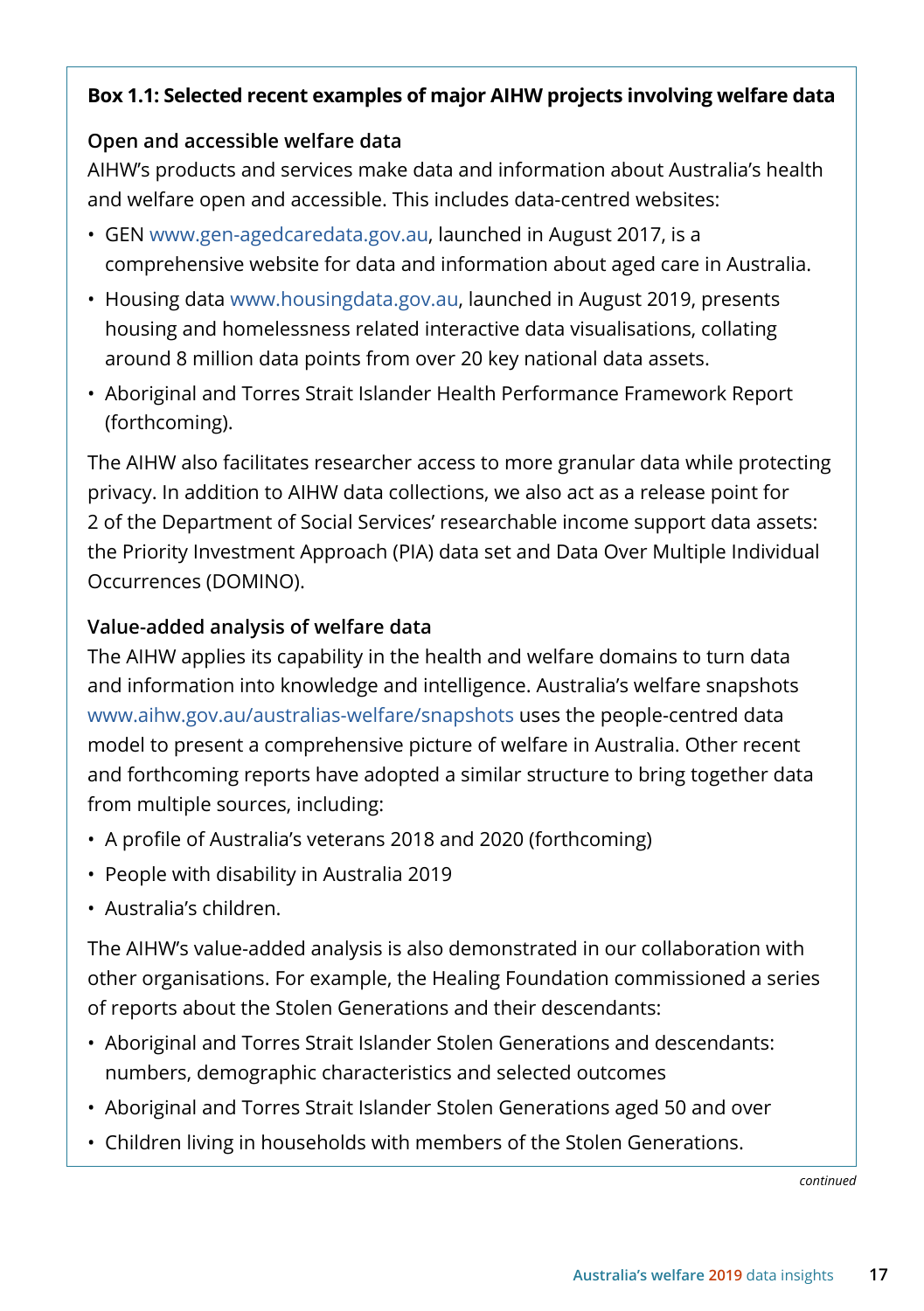#### **Box 1.1 (continued): Selected recent examples of major AIHW projects involving welfare data**

#### **Welfare data improvements though linkage**

The AIHW is able to respond to gaps in information and knowledge by linking health and welfare data. This includes enduring multisource data holdings. For example, the first version of the National Health Services Information Analysis Asset has been built. The asset contains de-identified data from 2010–11 to 2016–17 on admitted patient care services (in all public and, where available, private hospitals), emergency department services and outpatient services in public hospitals for all participating states and territories (New South Wales, Victoria, South Australia and Tasmania). It also includes national data for the same period from the Medicare Benefits Schedule, Pharmaceutical Benefits Scheme and Repatriation Pharmaceutical Benefits Scheme as well as Residential Aged Care data and National Deaths Index data.

The AIHW is also using DOMINO, a longitudinal researchable database on income support payments and characteristics, to examine the long-term welfare outcomes and transitions for vulnerable and disadvantaged groups. For example:

- children who have experienced out-of-home care—by linking DOMINO with State and Territory out-of-home care data
- young people leaving youth justice supervision—by linking DOMINO with Juvenile Justice National Minimum Data Set.

### **Current issues in Australia's welfare**

This article has explored the breadth of issues which relate to welfare services and data—recognising the interconnected nature of welfare and wellbeing to social, economic and cultural developments and changes, and gaps in the data landscape. The longer term trends based on indicators of Australia's welfare are useful to understand how we are progressing as a nation. The 7 articles that follow explore issues related to intergenerational disadvantage, income support, the future of work, disability services and data, elder abuse and child wellbeing.

The first 3 articles examine earnings, income support receipt and dependence.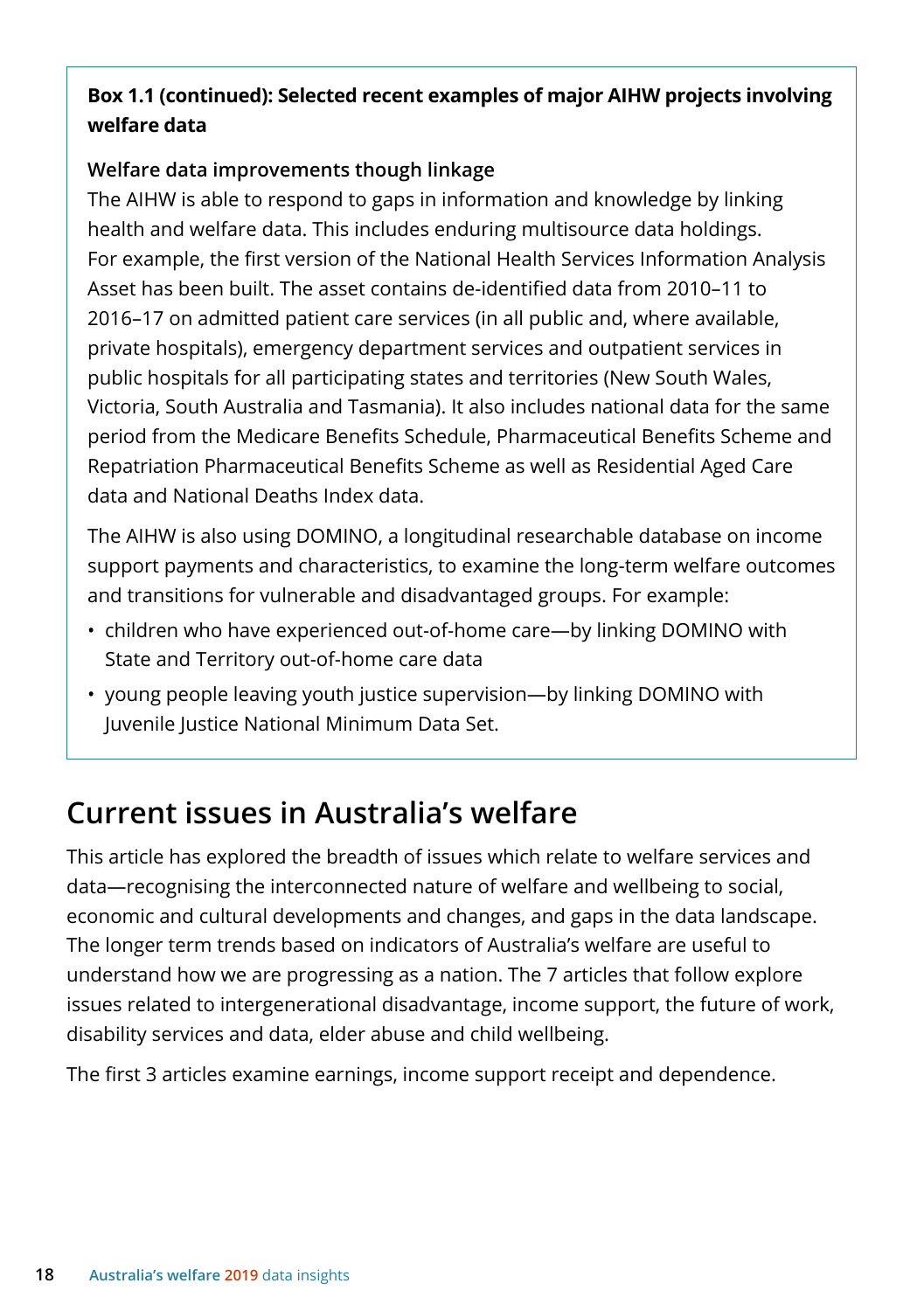*Intergenerational transmission of disadvantage in Australia*, by Deborah Cobb-Clark (University of Sydney), explores the transmission of socioeconomic disadvantage (and advantage) from one generation to the next. The article reviews the literature on earnings persistence and welfare receipt in Australia and identifies key data and knowledge gaps. Income inequality in Australia is higher now than it was in the 1980s (though with little change since the mid-2000s) and wealth is more unequally distributed than income. In this context, examining inequality (including income inequality) is important since, as Cobb-Clark notes, rising inequality reduces 'social mobility by making it harder for disadvantaged Australian children to avoid becoming disadvantaged adults'. However, measuring income inequality can be difficult. Intergenerational earnings elasticities—a measure of the extent to which parents' earnings determine children's earnings—are used by economists as indicators of the persistence of economic advantage, but constructing them presents data and methodological challenges. Cobb-Clark explores the methodologies and data used for estimates in different studies. While the Australian evidence for intergenerational earnings persistence has only been available for around 12 years, the Australian evidence for intergenerational welfare receipt first emerged in the 1990s. Intergenerational welfare receipt not only reflects a lack of income, but also low levels of wealth, poor health and inadequate housing. There is evidence of some continuation of social and economic positions from one generation to the next in this country, placing Australia somewhere in the middle in terms of social mobility for developed countries. Cobb-Clark concludes that the understanding of social mobility in Australia is evolving with longitudinal survey and administrative data sets. However, she notes that access to richer and more varied data overseas has allowed for a deeper understanding of intergenerational disadvantage. She concludes that the current Australian evidence is correlational and that to reduce the intergenerational transmission of inequality there needs to be a greater focus on causality so that governments can adopt more effective policy approaches.

In *Income support over the past 20 years*, the AIHW analyses patterns and trends in income support receipt in Australia between 1999 and 2018 for people aged 18–64. The article discusses patterns in income support receipt in relation to key factors that influence its demand and supply; in particular, changes in demographics, economic conditions and social policy. The analysis shows there has been a decline in income support receipt among people aged 18–64 over the past 20 years. Pathways through the system are also examined, focusing on the movement between different payment types. Analysis of a cohort of income support recipients in 2009 found that 56% had also been in receipt of income support in 2000 and 64% received income support in 2018. Understanding these pathways can provide a deeper understanding of how some people interact with the system. The AIHW is using income support data to gain a better understanding of the experiences of, and outcomes for, Australians.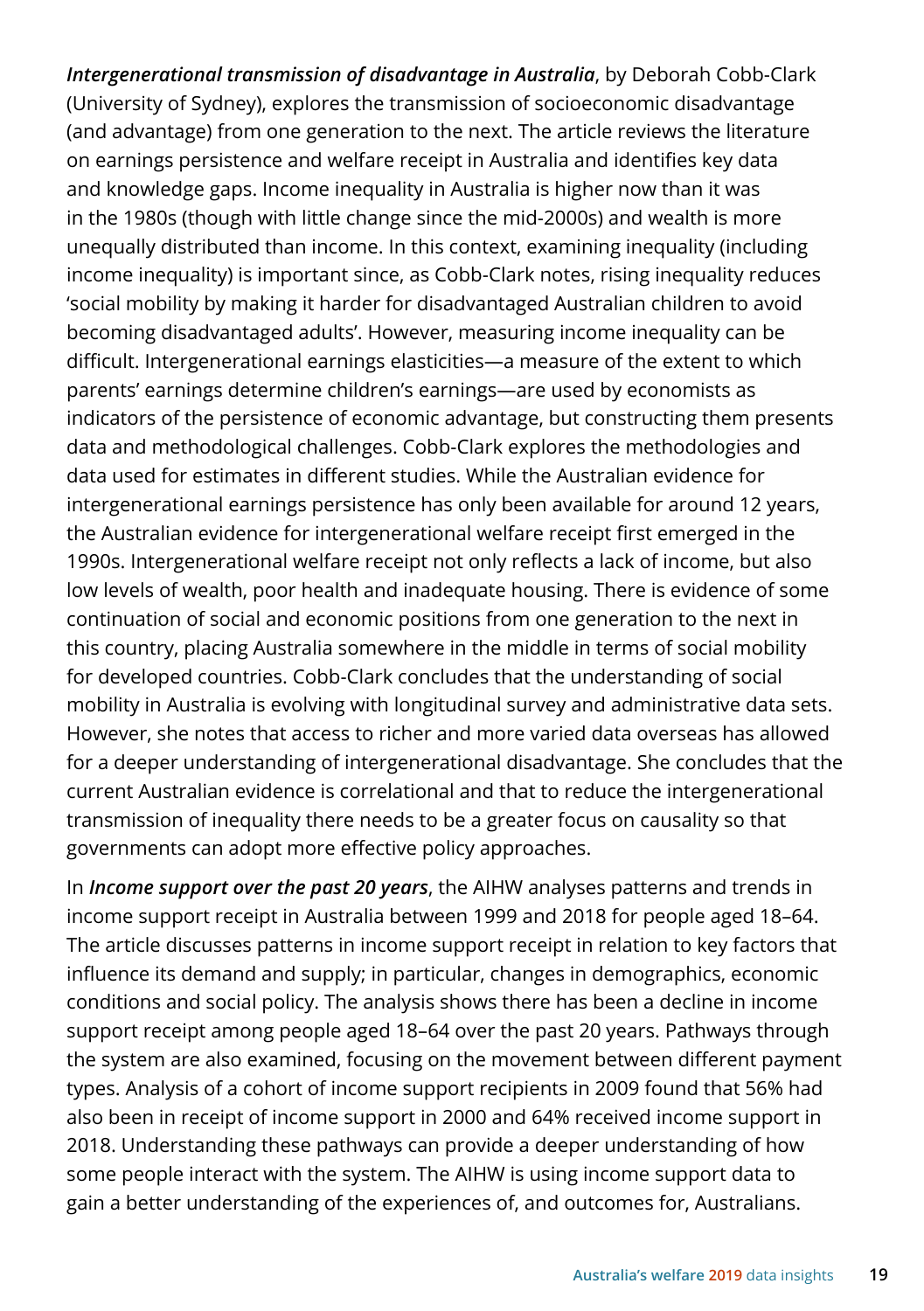The AIHW also analysed income support data to look at *Income support among working-age Indigenous Australians*. Around half of Aboriginal and Torres Strait Islander Australians aged 15–64 received an income support payment in 2016. This article includes detailed analysis of the characteristics of income support recipients, trends in receipt and income support reliance. The analysis of the degree of income support reliance finds that between 2002 and 2008, the mean income support reliance rate was around 70% for Indigenous Australians, increasing to around 77% in 2016. The article also examines long-term receipt of income support and movements between payment types. A group of Indigenous Australians who received income support payments in 2002 were tracked through the data, and just under one-fifth (19%) had left income support by 2014. The AIHW will continue this work on income support receipt and reliance for Indigenous Australians, expanding on the analysis in this article.

Work and paid employment are critical to the welfare (and wellbeing) of Australians.

The nature of work and employment is changing, and has been changing for a number of decades, with the shift in the structure of the economy to one that is increasingly service based. Some of this change relates to increasing automation in jobs. *The future of work: using skills data for better job outcomes*, by the Department of Employment, Skills, Small and Family Business, looks at changes to job profiles and skills into the future. The article reviews international literature on automation, jobs and skills. It also explores how a granular skills approach using static and dynamic data can offer insights to answer some of the questions about the future of work. Rather than focusing on job loss through automation, the article argues that it is more beneficial to understand the likely changes to jobs and the necessary skills needed for Australia's future labour market and economy. The workforce will need to adapt to job changes and the creation of new jobs. The article notes that skills-based approaches will be helpful in responding to changing demand for skills as a result of technological changes. It explores skills analysis tools and data as means of assisting with job transitions.

The next 2 articles focus on social service areas that are undergoing change (disability services) and emerging as areas of concern (elder abuse).

In *Disability services and statistics: past, present and future*, Rosamond Madden and Richard Madden (University of Sydney) trace the history of disability services, policies and data in Australia. The article highlights the many changes, drivers and key developments from the early 20th century to the present day. The authors look at the interplay of ideas, policy and national data over this period internationally and in Australia. The thinking about disability and attitudes towards people with disability have changed over this period in many parts of the world. This change in the understanding of people with disability and their needs has also seen changes in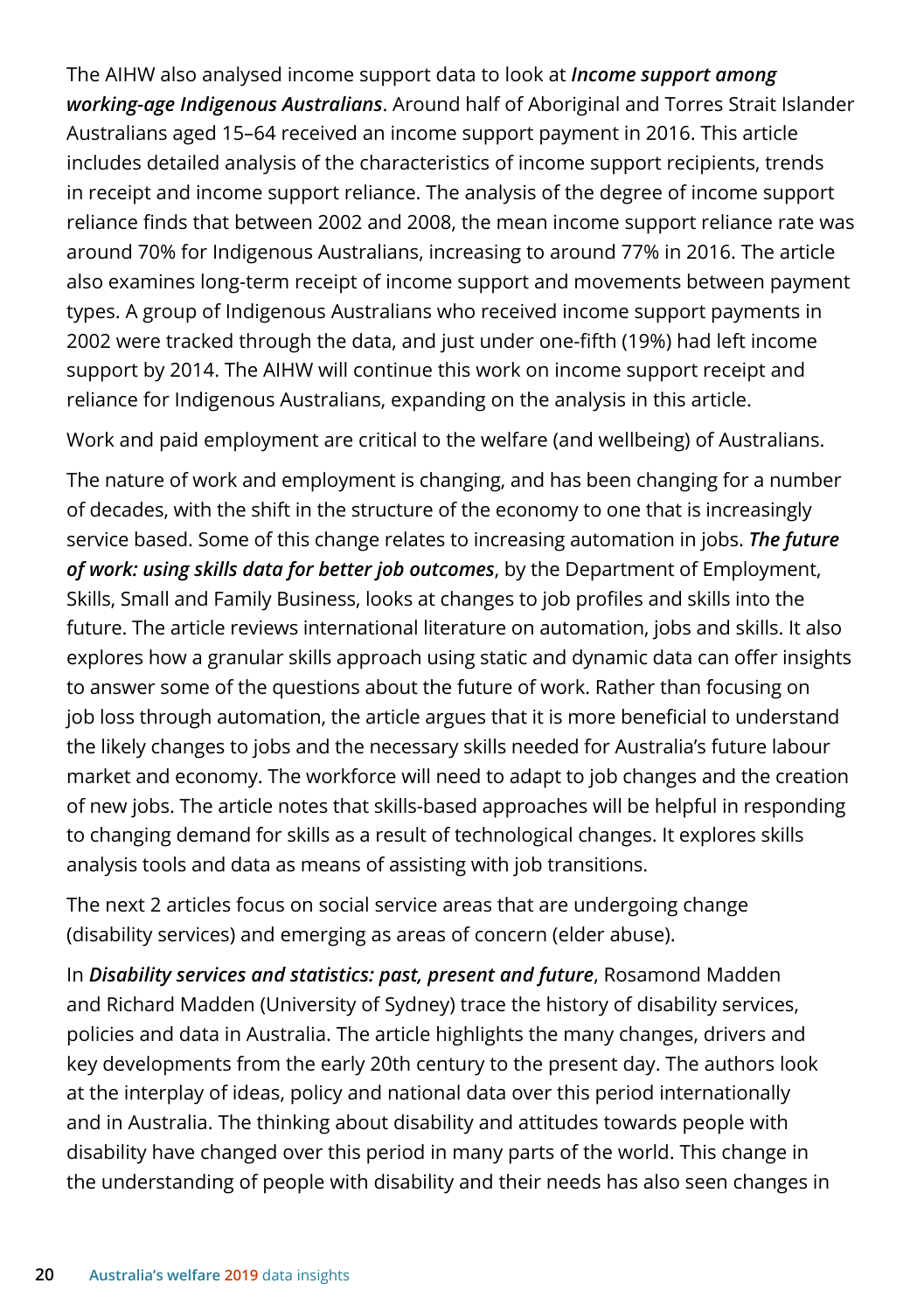government policy on disability services. Support services for people with disability in Australia have evolved over time and culminated in the introduction of the NDIS in 2013. The authors note the opportunities presented by these changes to improve disability services data, in order to better meet the needs of people with disability. The article provides an illustration of how ideas and approaches to social services and policies evolve and change over time, affecting the type of services provided, the understanding of needs, and the need for data for improved services.

Elder abuse has recently come to public attention through media stories and the current Royal Commission into Aged Care Quality and Safety, and is also the focus of various government programs and initiatives, including the National Plan to Respond to the Abuse of Older Australians (Elder Abuse) 2019–2023. The article by Briony Dow and Bianca Brijnath (National Ageing Research Institute), *Elder abuse: context, concepts and challenges*, explores the many issues around elder abuse, including approaches and attempts to address this problem. Elder abuse can include abuse that is financial, psychological, physical, sexual or social, as well as neglect. Dow and Brijnath note that a lot of elder abuse is undetected, especially neglect which can go unnoticed by health and welfare services. The authors explore the cultural dimensions of elder abuse, noting that perceptions, forms and responses to it are culturally mediated. There is a knowledge gap about how elder abuse is experienced cross-culturally, and this has implications for how countries with an ageing and multicultural society, like Australia, are able to respond to it. Risk factors for elder abuse are broad ranging and can include cognitive, physical, psychological and social factors, as well as financial and economic factors. Understanding these risk factors and how to deal with them means appreciating that responding to elder abuse is a complex policy area involving all jurisdictions—cutting across mental health, housing, aged care, banking, legal and substance abuse. Dow and Brijnath discuss some approaches for preventing or stopping elder abuse, but also acknowledge the complexities and that this is an evolving area. The authors note the critical knowledge gaps in this field and the work that is yet to be done, including definitional issues. While there is little in the way of data on elder abuse in Australia, preparation for a prevalence study is underway.

Having more data on disability services and elder abuse would improve our understanding of how best to address the needs of people with disability and people experiencing elder abuse. An example of how data, and especially linked data, can assist in understanding welfare issues and also improve services in these areas is the South Australian Early Childhood Data Project (SA ECDP).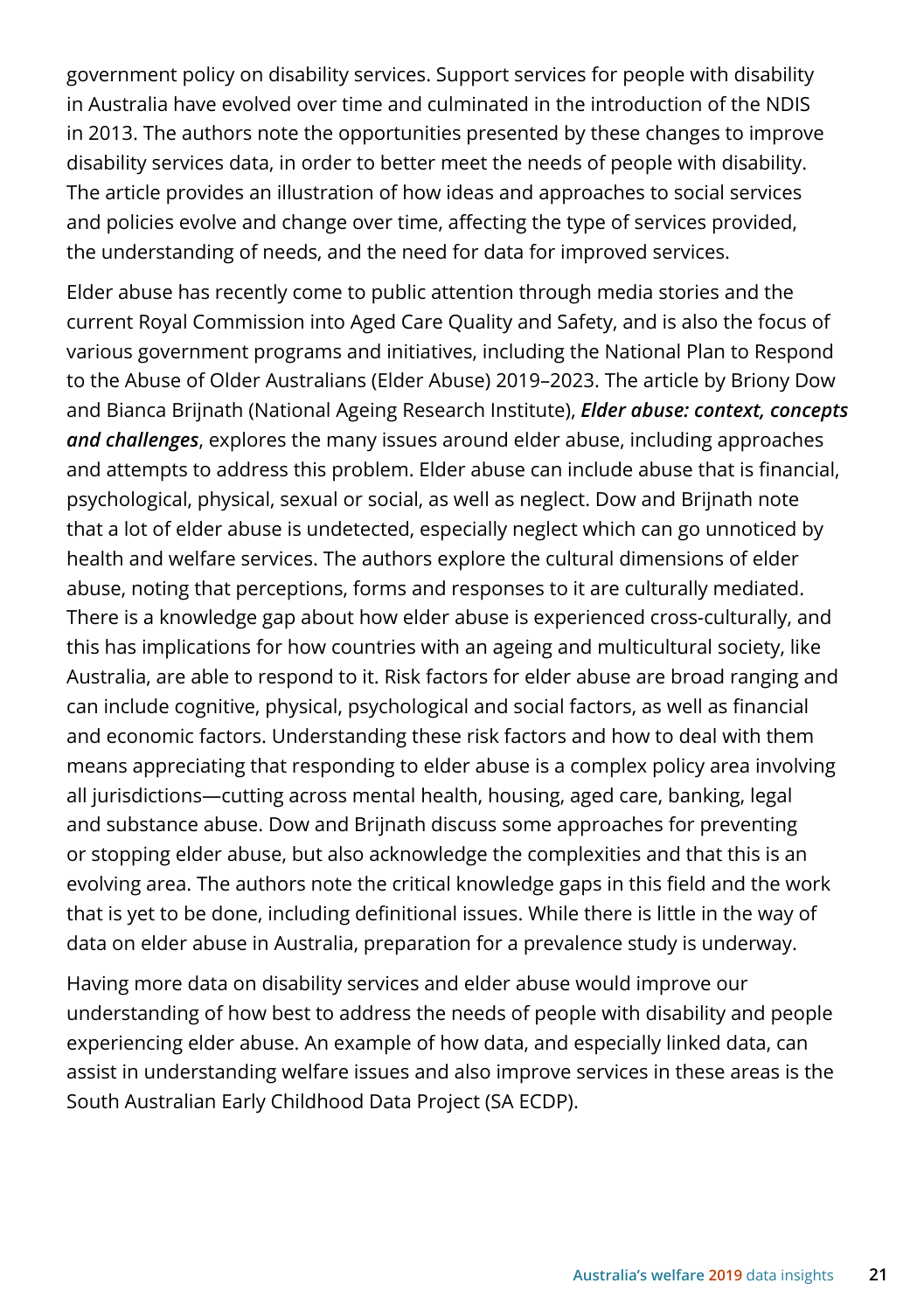*An innovative linked data platform to improve the wellbeing of children—South Australian Early Childhood Development Project*, written by a research team at the University of Adelaide, demonstrates the use and the potential of data linkage through the SA ECDP. The article discusses the importance of using public data for public good and illustrates this through the SA ECDP's linking of data sets across various areas to improve child wellbeing. It also looks at the importance of partnerships between governments, universities, researchers, services and communities to achieve these goals. In the past decade, governments in Australia have invested in internal capability to use data to inform policy and service delivery decisions. In 2018, the Australian Government introduced a range of policy and legislative measures to increase the use of public data. The authors write of the need to demonstrate public good in the use of public data, and note that a common theme from the Australian Government is 'enabling public benefit while preserving privacy and security, and building community trust'. Three case studies from the SA ECDP are used to illustrate the value of data linkage and its public good: a public health approach to child maltreatment; describing priority populations with high prevention potential; and redesigning a model of care. It is not just about gathering and analysing data, but about 'returning data to source'. This means giving priority to communicating research findings back to frontline workers who collect and input the data, and increasingly to community groups, where possible. This is essential to any data collection quality-improvement process. The authors also raise questions about how to move forward with partnerships and collaboration between researchers and government. They conclude by noting that a coordinated data infrastructure is required to achieve better child health and welfare outcomes.

These 7 articles highlight the somewhat patchy nature of data about welfare. They also draw to attention that the point is not just about having the data, but what is done with the data and how it can be used to improve health and welfare services for individuals and communities and thereby achieve better outcomes.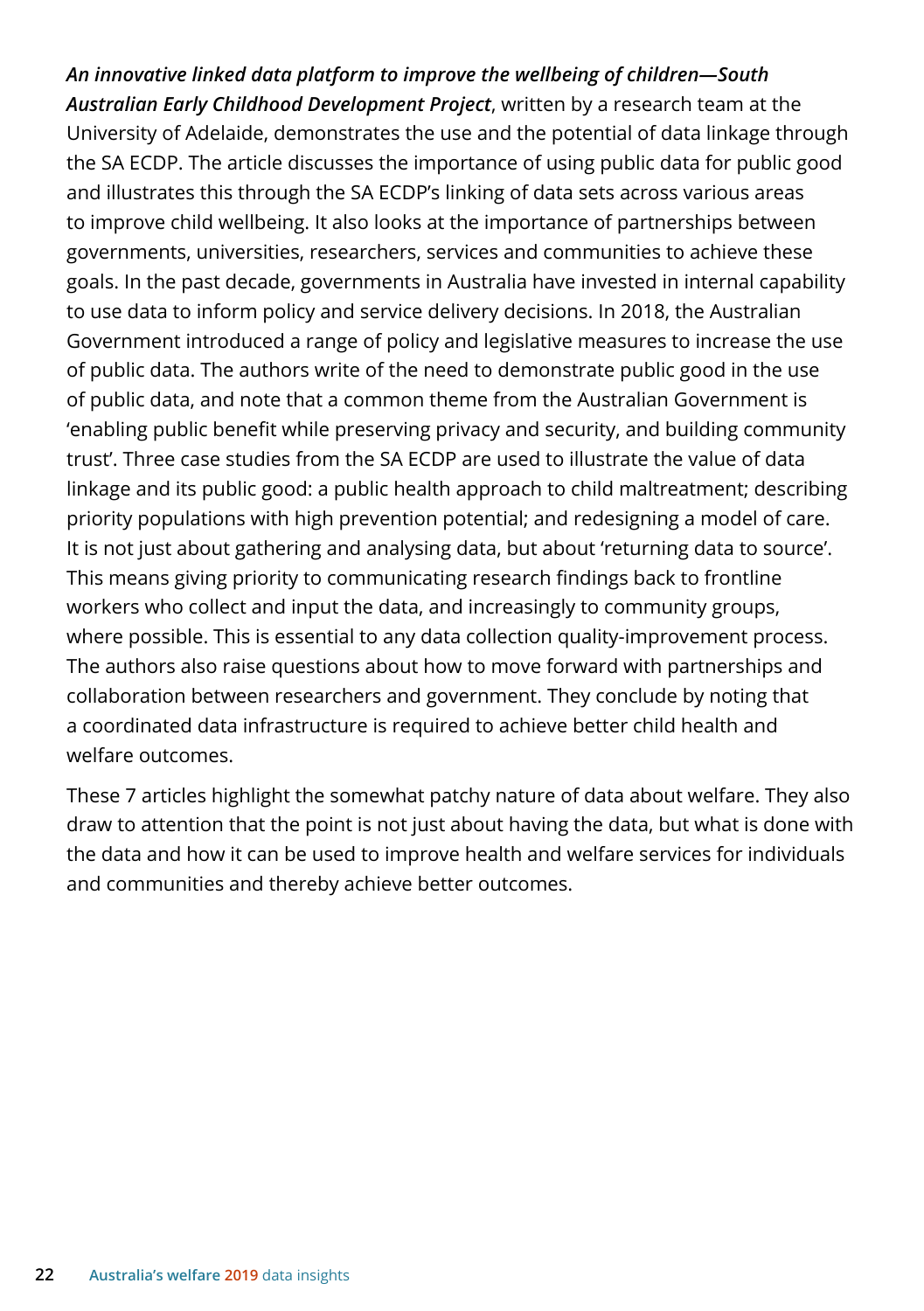#### **Box 1.2: Recent royal commissions and government inquiries**

In recent years, royal commissions, government inquiries and reviews have been established to inquire into a range of social issues, including the treatment of people with disability, aged care services, financial services, child abuse and welfare, family violence, welfare dependence, changes in work and education.

Here, we list royal commissions and government inquiries/reviews that relate to issues of particular interest to Australia's welfare. However, this is not an exhaustive list.

#### **Royal commissions**

Many of these royal commissions have been high profile and, because of the subject of inquiry, received significant media, public and political attention.

- The Royal Commission into Violence, Abuse, Neglect and Exploitation of People with Disability (Commonwealth) was announced on 4 April 2019 (Commonwealth of Australia 2019c). It will cover all forms of violence against, and abuse, neglect and exploitation of, people with disability, in all settings and contexts. A final report is due by April 2022. [disability.royalcommission.gov.au](https://disability.royalcommission.gov.au/Pages/default.aspx)
- The Royal Commission into Aged Care Quality and Safety (Commonwealth) was established on 8 October 2018 (Commonwealth of Australia 2019a). Its Terms of Reference include inquiring broadly into aged care services and their quality, safety, provision, delivery, sustainability and person-centred focus. The final report is due in April 2020. [agedcare.royalcommission.gov.au](https://agedcare.royalcommission.gov.au/Pages/default.aspx)
- The Royal Commission into Misconduct in the Banking, Superannuation and Financial Services Industry (Commonwealth) was established on 14 December 2017 and the final report was submitted on 1 February 2019 (Commonwealth of Australia 2019b). [financialservices.royalcommission.gov.au](https://financialservices.royalcommission.gov.au/Pages/default.aspx)
- The Royal Commission into Institutional Responses to Child Sexual Abuse (Commonwealth) was announced on 12 November 2012. The final report was submitted on 15 December 2017 (Commonwealth of Australia 2017a). The Royal Commission established a program of research to support its work, including primary research to fill evidence gaps, and more than 100 research projects were undertaken (Wright et al. 2017). Its findings and recommendations have implications for all jurisdictions in Australia. www.childabuseroyalcommission.gov.au
- The Royal Commission into the Detention and Protection of Children in the Northern Territory was established in August 2016 following a Four Corners investigation into the treatment of children in the Don Dale Youth Detention Centre. The final report was delivered to the Australian Government and Northern Territory Government on 17 November 2017 (Commonwealth of Australia 2017b). www.royalcommission.gov.au/royal-commission-detentionand-protection-children-northern-territory

*continued*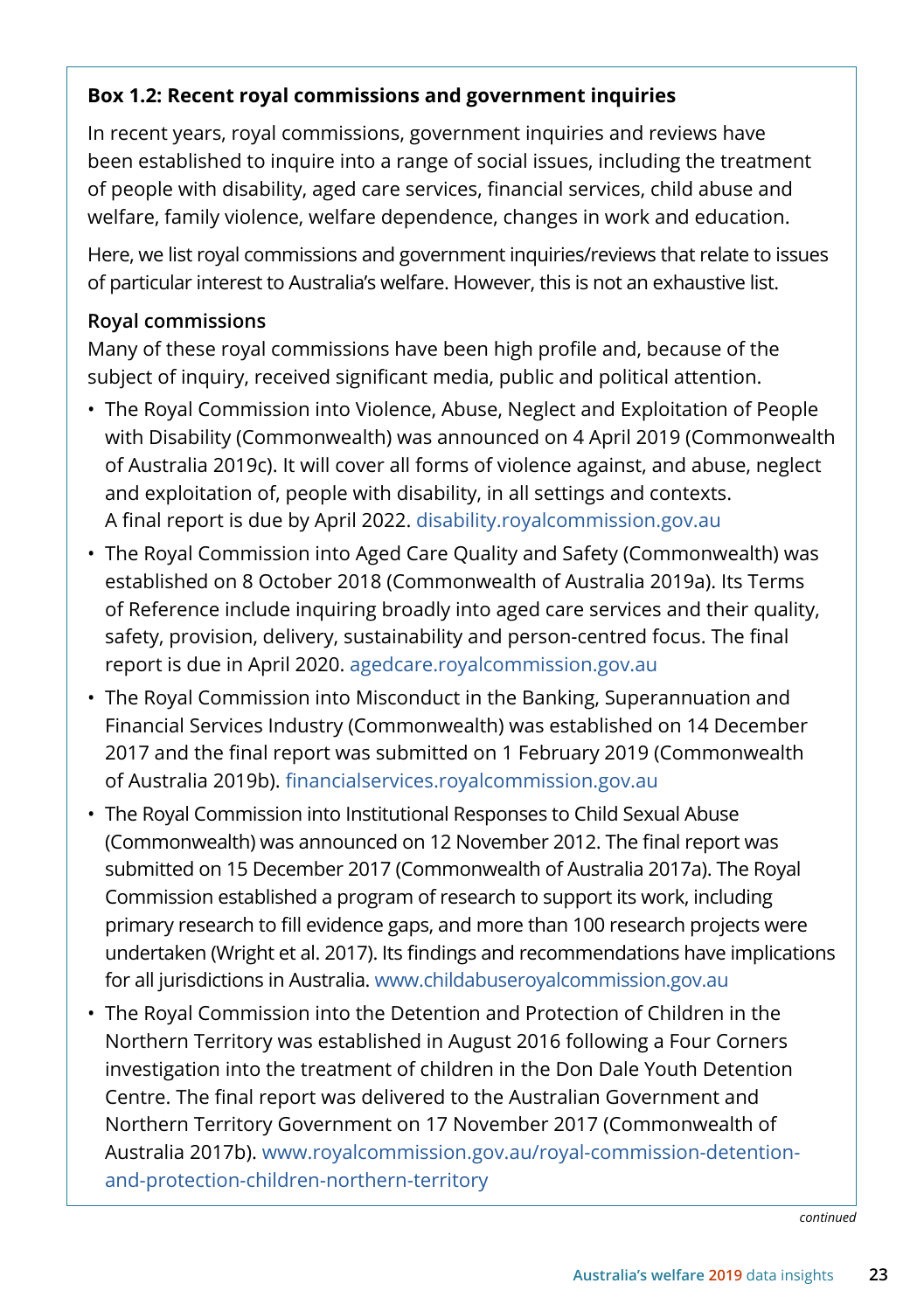#### **Box 1.2 (continued): Recent royal commissions and government inquiries**

• The Royal Commission into Family Violence (Victoria) was established in February 2015 to inquire into establishing best practice for the prevention, early intervention, support and accountability in relation to family violence (State of Victoria 2016). The final report was presented to the Victorian Government in March 2016. www.rcfv.com.au

#### **Government inquiries and reviews**

Inquiries and reviews conducted by parliamentary committees and government agencies do not always receive the same level of public attention as royal commissions. However, they also play an important role examining the effectiveness of laws, regulations and policies, and the impacts and outcomes for individuals and communities, and recommend ways forward.

- The House Select Committee on Intergenerational Welfare Dependence was appointed on 24 May 2018 to inquire into, and report on, matters about welfare dependence of families and outcomes for children (Parliament of Australia 2019). The final report was submitted in April 2019. [www.aph.gov.au/Parliamentary\\_](https://www.aph.gov.au/Parliamentary_Business/Committees/House/Intergenerational_Welfare_Dependence) [Business/Committees/House/Intergenerational\\_Welfare\\_Dependence](https://www.aph.gov.au/Parliamentary_Business/Committees/House/Intergenerational_Welfare_Dependence)
- The Senate Select Committee on the Future of Work and Workers was established on 19 October 2017 to inquire into, and report on, the impact of technological and other change on the future of work and workers in Australia (Parliament of Australia 2018). The final report was tabled on 19 September 2018. [www.aph.gov.au/Parliamentary\\_Business/Committees/Senate/Future\\_](https://www.aph.gov.au/Parliamentary_Business/Committees/Senate/Future_of_Work_and_Workers/FutureofWork) [of\\_Work\\_and\\_Workers/FutureofWork](https://www.aph.gov.au/Parliamentary_Business/Committees/Senate/Future_of_Work_and_Workers/FutureofWork)
- The Australian Law Reform Commission inquiry into elder abuse, 'Protecting the Rights of Older Australians from Abuse', was announced on 24 February 2016, to examine laws and frameworks that aim to safeguard and protect older persons (ALRC 2017). The final report was tabled on 14 June 2017. Recommendations for a national prevalence study and national plan by the inquiry are being implemented by the Australian Government—see 'Chapter 7 Elder abuse: context, concepts and challenges'. www.alrc.gov.au/inquiries/elder-abuse

Over the past 15 years, there have also been numerous inquiries and reviews (in all states and territories) into various aspects of child protection and child welfare systems, including out-of-home care, abuse, safety, vulnerability and Indigenous children.

Similarly there have been several inquiries and reviews over the past 10 years in most jurisdictions into abuse of older people covering various aspects of abuse.

The Productivity Commission also plays an important role in public inquiries and research studies requested by the government. It contributes by providing quality, independent advice and information to governments, and on the communication of ideas and analysis.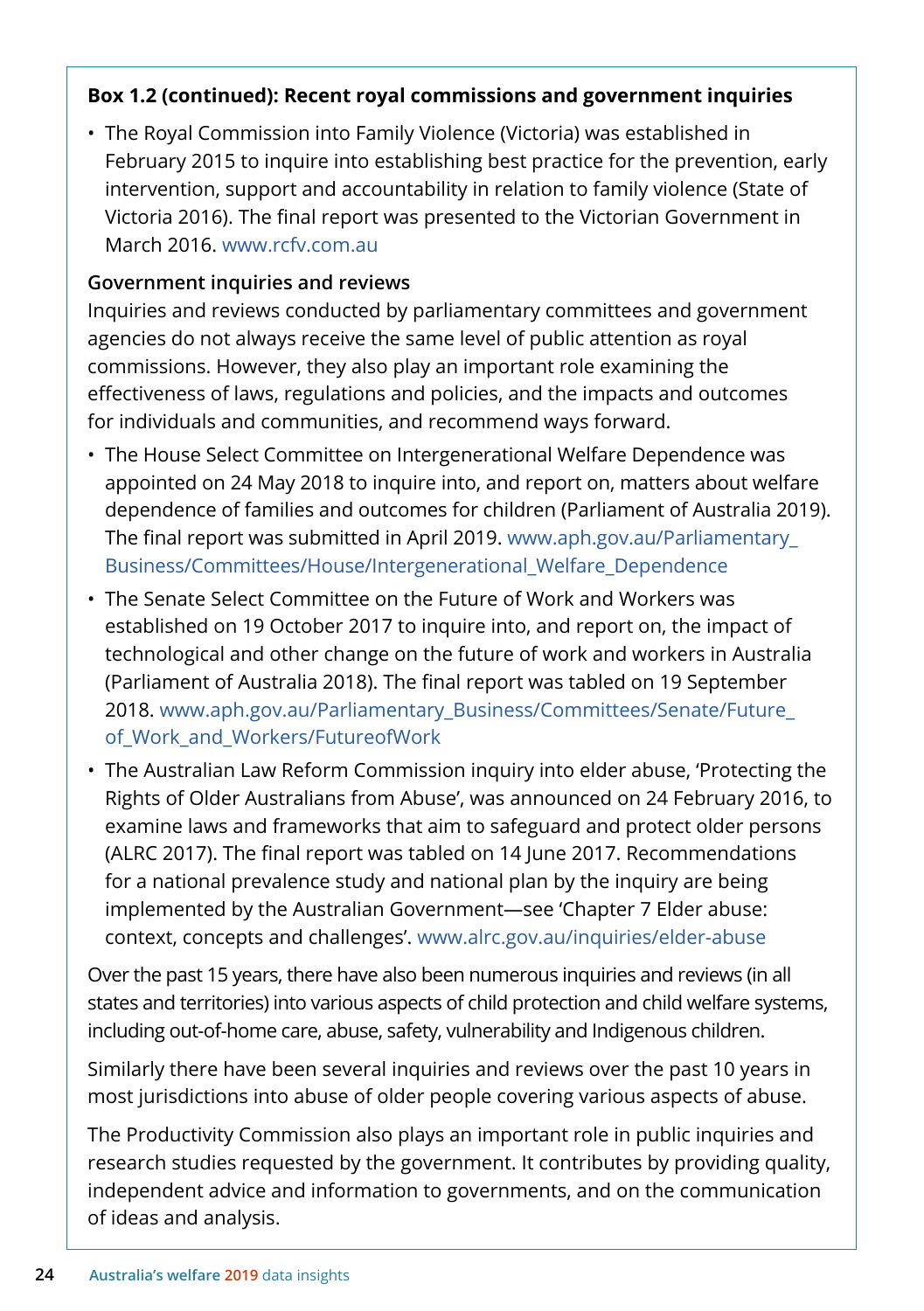### **References**

ABS (Australian Bureau of Statistics) 2009. Household use of information technology, 2008–09. ABS cat. no. 8146.0. Canberra: ABS.

ABS 2016. Labour force, Australia: labour force status and other characteristics of families, June 2016. ABS cat. no. 6224.0.55.001. Canberra: ABS.

ABS 2017a. Labour force, Australia: labour force status and other characteristics of families, June 2017. ABS cat. no. 6224.0.55.001. Canberra: ABS.

ABS 2017b. Personal safety Australia, 2016. ABS cat. no. 4906.0. Canberra: ABS.

ABS 2018a. Australian national accounts: national income, expenditure and product, December 2018. ABS cat. no. 5206.0. Canberra: ABS.

ABS 2018b. Census of Population and Housing: estimating homelessness, 2016. ABS cat. no. 2049.0. Canberra: ABS.

ABS 2018c. Education and work, Australia, May 2018. ABS cat. no. 6227.0. Canberra: ABS.

ABS 2018d. Household use of information technology, 2016–17. ABS cat. no. 8146.0. Canberra: ABS.

ABS 2019a. Crime victimisation, Australia, 2017–18. ABS cat. no. 4530.0. Canberra: ABS.

ABS 2019b. Household income and wealth, Australia, 2017–18. ABS cat. no. 6523.0. Canberra: ABS.

ABS 2019c. Housing occupancy and costs, 2017–18. ABS cat. no. 4130.0. Canberra: ABS.

ABS 2019d. Labour force, Australia, detailed—electronic delivery, Jan 2019. ABS cat. no. 6291.0.55.001. Canberra: ABS.

ABS 2019e. Labour force, Australia, Jan 2019. ABS cat. no. 6202.0. Canberra: ABS.

Adeney R 2018. Structural change in the Australian economy. Bulletin—March 2018. Sydney: Reserve Bank of Australia. Viewed 12 June 2019, <https://www.rba.gov.au/publications/ bulletin/2018/mar/structural-change-in-the-australian-economy.html>.

AEC (Australian Electoral Commission) 2019. National enrolment figures by state/territory. Canberra: AEC. Viewed 19 July 2019, <http://www.aec.gov.au/Enrolling\_to\_vote/ Enrolment\_stats/national/index.htm>.

AIHW (Australian Institute of Health and Welfare) 2001. Australia's welfare 2001. Cat. no. AUS 24. Canberra: AIHW.

AIHW 2003. Australia's welfare 2003. Cat. no. AUS 41. Canberra: AIHW.

AIHW 2015. Australia's welfare 2015. Australia's welfare series no. 12. Cat. no. AUS 189. Canberra: AIHW.

AIHW 2017. Australia's welfare 2017. Australia's welfare series no. 13. Cat. no. AUS 214. Canberra: AIHW.

AIHW 2018. Australia's health 2018. Australia's health series no. 16. Cat. no. AUS 221. Canberra: AIHW.

AIHW 2019. Aboriginal and Torres Strait Islander people: a focus report on housing and homelessness. Cat. no. HOU 301. Canberra: AIHW.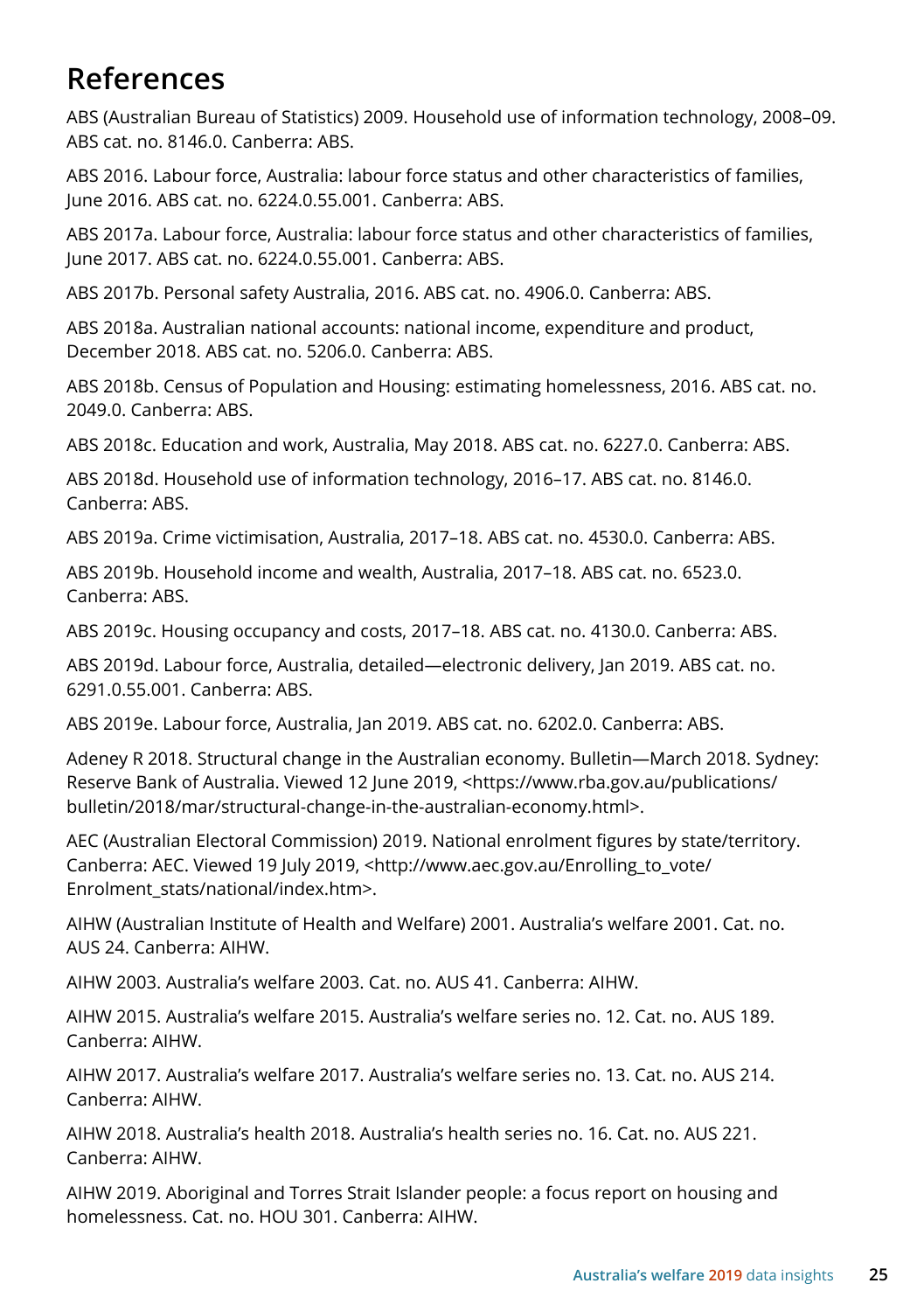ALRC (Australian Law Reform Commission) 2017. Elder abuse. Sydney: ALRC. Viewed 11 June 2019, <https://www.alrc.gov.au/inquiries/elder-abuse>.

Arthur D 2015. What counts as welfare spending? Canberra: Department of Parliamentary Services. Viewed 9 May 2019, <https://www.aph.gov.au/About\_Parliament/Parliamentary\_ Departments/Parliamentary\_Library/pubs/rp/rp1516/WelfareSpend>.

Buckmaster L 2009. Money for nothing? Australia in the global middle class welfare debate. Canberra: Department of Parliamentary Services. Viewed 9 May 2019, <https://parlinfo.aph.gov.au/parlInfo/download/library/prspub/ZRJT6/upload\_binary/zrjt60.pdf>.

Commonwealth of Australia 2017a. Royal Commission into Institutional Responses to Child Sexual Abuse. Canberra: Commonwealth of Australia. Viewed 15 May 2019, <https://www.childabuseroyalcommission.gov.au/>.

Commonwealth of Australia 2017b. Royal Commission into the Detention and Protection of Children in the Northern Territory. Canberra: Commonwealth of Australia. Viewed 16 May 2019, <https://www.royalcommission.gov.au/royal-commission-detention-and-protection-childrennorthern-territory>.

Commonwealth of Australia 2018. Select Committee on the Future of Work and Workers: hope is not a strategy—our shared responsibility for the future of work and workers. Canberra: Commonwealth of Australia.

Commonwealth of Australia 2019a. Royal Commission into Aged Care Quality and Safety Terms of Reference. Canberra: Commonwealth of Australia. Viewed 15 May 2019, <https://agedcare.royalcommission.gov.au/Pages/Terms-of-reference.aspx>.

Commonwealth of Australia 2019b. Royal Commission into Misconduct in the Banking, Superannuation and Financial Services Industry. Canberra: Commonwealth of Australia. Viewed 15 May 2019, <https://financialservices.royalcommission.gov.au/Pages/default.aspx>.

Commonwealth of Australia 2019c. Royal Commission into Violence, Abuse, Neglect and Exploitation of People with Disability. Canberra: Commonwealth of Australia. Viewed 16 May 2019, <https://disability.royalcommission.gov.au/Pages/default.aspx>.

OECD (Organisation for Economic Co-operation and Development) 2019a. Educational attainment and labour-force status (in OECD.Stat). Paris: OECD. Viewed 18 March 2019, <http://stats.oecd.org>.

OECD 2019b. ICT access and usage by households and individuals (in OECD.Stat). Paris: OECD. Viewed 15 May 2019, <http://stats.oecd.org>.

OECD 2019c. Incidence of unemployment by duration (in OECD.Stat). Paris: OECD. Viewed 9 May 2019, <http://stats.oecd.org>.

OECD 2019d. Income distribution and poverty (in OECD.Stat). Paris: OECD. Viewed 15 May 2019, <http://stats.oecd.org>.

OECD 2019e. OECD Better Life Index—edition 2017 (in OECD.Stat). Paris: OECD. Viewed 30 January 2019, <http://stats.oecd.org>.

OECD 2019f. Short-term labour market statistics (in OECD.Stat). Paris: OECD. Viewed 28 February 2019, <http://stats.oecd.org>.